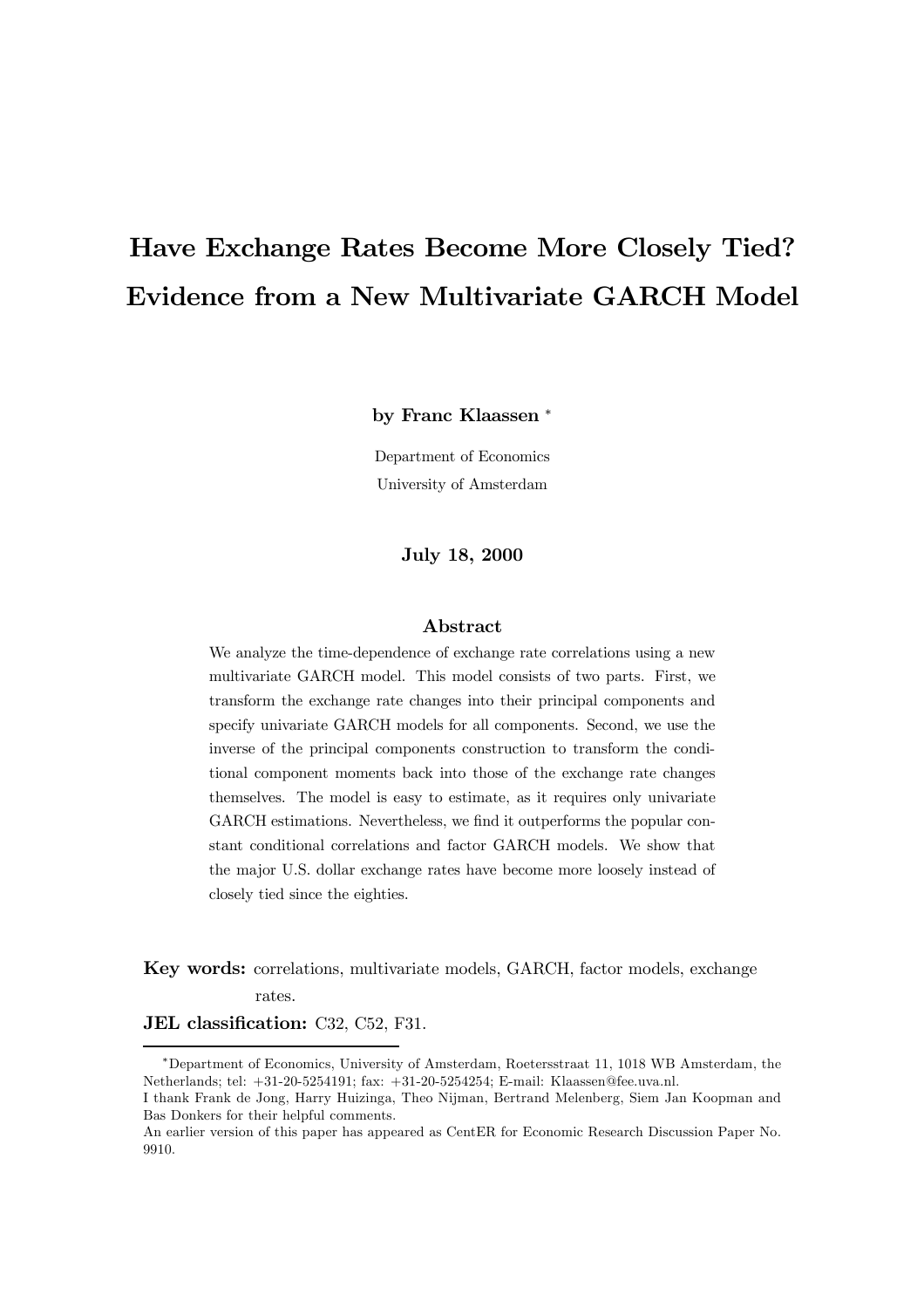# 1 Introduction

Correlations are a key determinant of many financial decisions. For instance, investors in stocks need correlation assessments to reduce the riskiness of their portfolios, and correlations between exchange rates are important for internationally trading corporations and banks, as they have to hedge open foreign exchange positions. Several papers examine the correlations between stock returns, for instance, Bertero and Mayer (1990), Koch and Koch (1991), King, Sentana and Wadhwani (1994), Longin and Solnik (1995) and Darbar and Deb (1997). Surprisingly few papers, however, focus on exchange rate correlations. One notable example is Bollerslev (1990), who studies correlations between several European Monetary System (EMS) - U.S. dollar exchange rates. Therefore, in this paper we also focus on exchange rate correlations.

Unlike Bollerslev (1990), however, we do not restrict the correlations to be constant. The reason is that exchange rate correlations are likely time-varying according to economic intuition. For example, suppose the U.K. joins the Exchange Rate Mechanism of the EMS. Then the correlation between the pound-dollar and, say, the mark-dollar exchange rates will rise. Secondly, a change in U.S. monetary policy such as the 1979 Volcker experiment also raises that correlation, since both the pound and the mark will change in the same way against the dollar. Therefore, we allow exchange rate correlations to vary over time. We find that the correlations between eight main U.S. dollar exchange rates have decreased since the eighties, so that exchange rates have become more loosely instead of closely tied.

When modeling high-frequency exchange rates, one has to take account of the well-known conditional heteroskedasticity in such data. The literature suggests various models for that, such as GARCH (see Bollerslev, Chou and Kroner (1992) for an overview), stochastic volatility (see Ghysels, Harvey and Renault (1996)), regimeswitching GARCH (see Gray (1996) and Klaassen (1998)) and fractionally integrated GARCH (see Baillie, Bollerslev and Mikkelsen (1996)). For simplicity, we take GARCH, although the approach we will develop also works for any other volatility model.

Since we want to analyze correlations, a univariate GARCH model is insufficient, and a multivariate version is called for. In this paper, we introduce a new multivariate GARCH model that is more suitable for a detailed correlation analysis than existing multivariate GARCH models, as we will explain below. The basic idea of our model stems from the fact that it is the correlations between exchange rates that make multivariate GARCH modeling more difficult than univariate GARCH. Therefore, in the first step of our approach, we remove all unconditional correlations by taking principal components of the exchange rate changes. The conditional mean and variance of each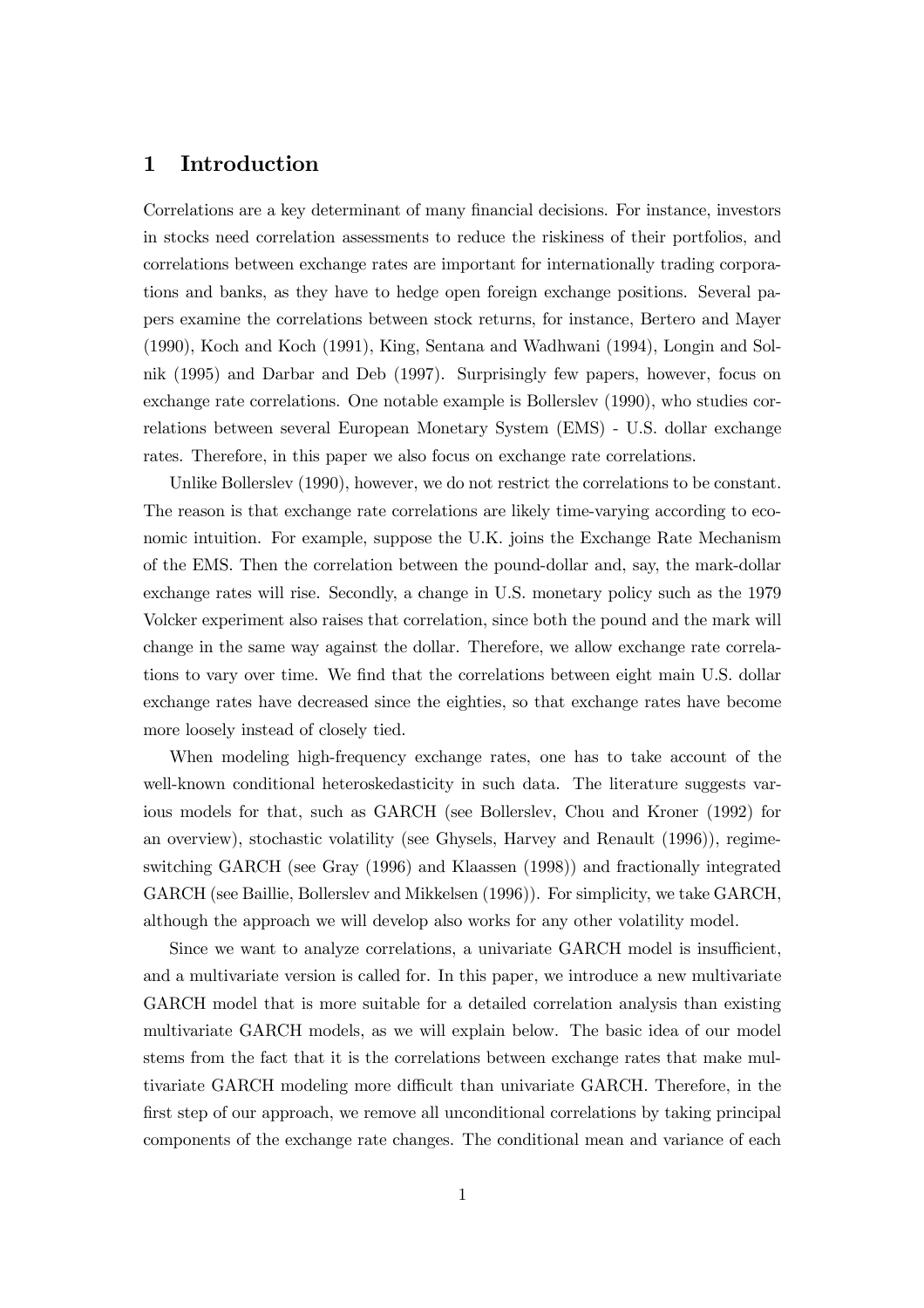principal component are specified by a univariate GARCH model. In the second step, the inverse of the principal components construction is used to transform the conditional moments of the principal components into the conditional mean and variance of the exchange rate changes themselves. Since this step requires no further estimation, our indirect approach makes multivariate GARCH estimation as easy as several univariate GARCH estimations.

The remaining part of this introduction presents a brief overview of the literature on multivariate GARCH and explains the contribution of this paper in more detail.

In the GARCH literature so far, extending univariate to multivariate GARCH has been a main endeavour. The reason is that one has to model not only conditional variances, but also all conditional covariances. This can easily lead to an enormous number of parameters. Hence, multivariate GARCH modeling amounts to finding a parsimonious speciÖcation of the conditional covariance matrix that does not imply an unacceptable loss of generality.

In this respect, the diagonal model of Bollerslev, Engle and Wooldridge (1988) and the BEKK model of Engle and Kroner (1995) are useful for low-variate systems. However, estimation becomes difficult for higher-variate systems. For instance, in our eight-variate empirical application, one would have to estimate more than a hundred parameters. From a computational point of view, our model is more convenient, as it requires only univariate GARCH estimations.

Another computationally attractive model is the popular Bollerslev (1990) constant conditional correlations model. For our study, however, the model is not suitable, as we want to focus on the dynamics in exchange rate correlations. As indicated above, economic intuition shows that such dynamics are very likely present. This is clearly supported by our data. In this sense, our model is preferable, as it can explain time variation in correlations, leading to a better fit.

A fourth class of existing multivariate GARCH models is factor GARCH; see Diebold and Nerlove (1989), Engle, Ng and Rothschild (1990), Ng, Engle and Rothschild (1992), King, Sentana and Wadhwani (1994) and Fiorentini, Sentana and Shephard (1998). Two reasons behind the success of factor GARCH are that such models are computationally tractable and that, in contrast to the Bollerslev (1990) model, they can capture some time-variation in the conditional correlations. However, the fit of conditional variances and correlations is not as good as that of the model we propose. The explanation will become clear in the next paragraph.

Although our model has practical advantages over existing models, it also has a sound theoretical basis. This stems from the fact that the model is a factor GARCH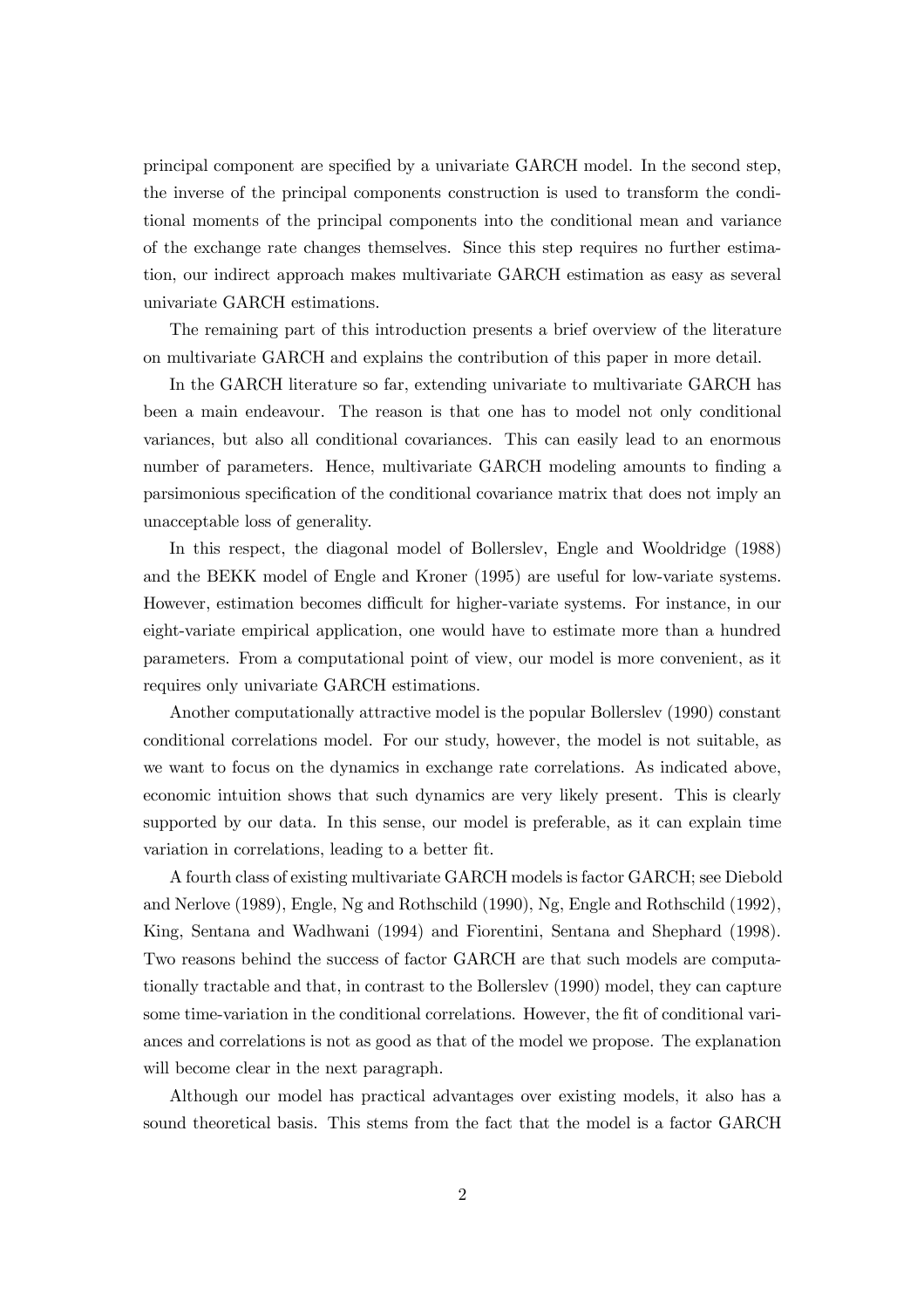model, although not in its traditional form as used above. Usual factor GARCH models are based on the theory that only a few unobserved variables, the factors, govern all exchange rates. Our model, on the other hand, uses as many factors as exchange rates. We demonstrate that this is the reason for the empirical outperformance of our model with respect to usual factor GARCH.

Taking the maximum number of factors in factor GARCH has two advantages. First, this choice turns out to be significantly optimal. Hence, our model solves a major problem of factor GARCH, namely the choice of the number of factors.

The second advantage concerns estimation. To estimate usual factor GARCH models, one commonly takes a two-step estimation method to avoid a complicated simultaneous procedure (see Engle et al. (1990), among others). Correction of the second-step standard errors for first-step estimation inaccuracy, however, is difficult and thus often ignored, leading to biased inference. Since there is no estimation in the second step of our method, we do not have this potentially serious problem.

Our model yields the following conclusions regarding the development of exchange rate correlations over time. First, we find that correlations between the main U.S. dollar exchange rates were decreasing in the years after the first oil shock, were increasing at the end of the seventies, and that they were highest in the eighties.

Second, concerning the central question of the paper, we show that exchange rates have become more loosely instead of closely tied since the eighties. This is caused by the 1992 collapse of the exchange rate mechanism of the EMS, which made several European exchange rates less correlated. Moreover, the EMS - yen correlations have become lower because of the coexistence of more stable EMS - U.S. dollar rates and a long swing in the yen - dollar rate in the nineties.

The plan for the rest of the paper is as follows. In the next section, we introduce our multivariate GARCH model. Section 3 explains why that model is a special factor GARCH model with the maximum number of factors. In section 4 we present the empirical results and analyze the time-variation in the correlations. Section 5 concludes.

# 2 A New Multivariate GARCH Model

In the first subsection, we develop the new multivariate GARCH model to be used for our study on exchange rate correlations. In subsection 2.2 we explain how to estimate the model. In the final subsection, we examine the implications of our model for the conditional correlations.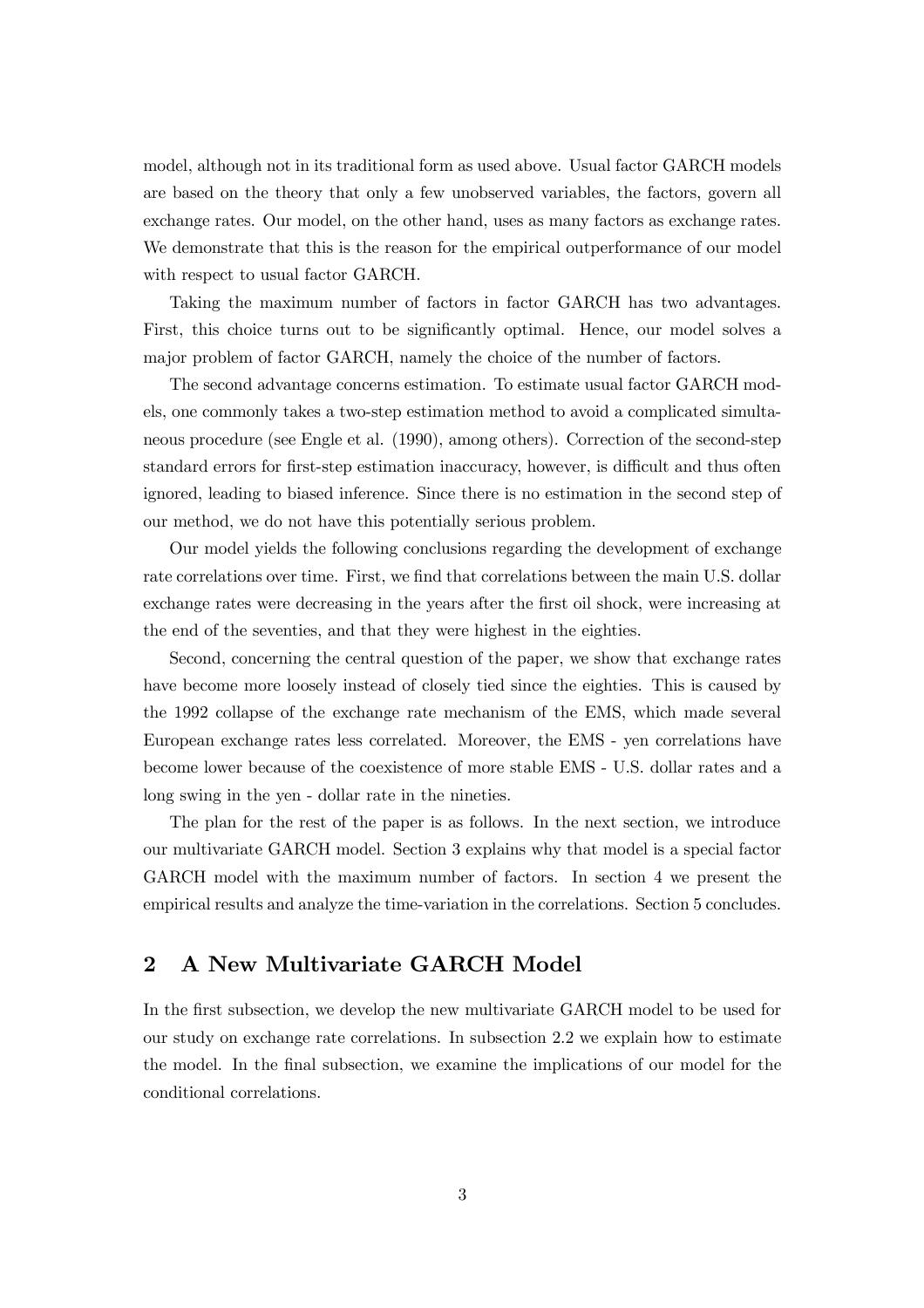#### 2.1 The Model

The basic idea behind the model is based on the fact that it is the correlations between exchange rates that make multivariate GARCH models more complex than univariate ones. Therefore, we Örst remove the (unconditional) correlations by transforming the exchange rate changes into their principal components. We bring in the GARCH effects through these components instead of directly through the exchange rate changes themselves. In the second step, we then transform the principal component moments into the moments of the exchange rate changes, which we are interested in.

To describe the model, we need the following notation. Let  $S_t$  denote the vector of logarithms of  $I$  nominal spot exchange rates at time  $t$ , where each exchange rate is defined as the domestic currency price of one unit of foreign currency. We concentrate on the I-vector  $s_t$  consisting of the (percentage) exchange rate changes  $s_{it} = 100(S_{it} S_{it-1}$ ). Thus,  $s_{it}$  is the depreciation of the domestic currency with respect to currency i. All exchange rate changes up to and including time  $t-1$  form the information set  $I_{t-1}$ . Finally, we assume that  $s_t$  is conditionally normally distributed. Therefore, we only concentrate on its conditional mean and variance.

In the first part of our model, we concentrate on the  $I$ -vector of principal components defined by

$$
f_t = W's_t,\tag{1}
$$

where the weighting matrix  $W$  is the unique (apart from column exchanges) orthogonal I $\times I$  eigenvector matrix of the unconditional variance  $V\{s_t\}$ . This transforms the correlated exchange rate changes into their (unconditionally) uncorrelated principal components.

To specify  $E_{t-1}\lbrace f_t \rbrace$  and  $V_{t-1}\lbrace f_t \rbrace$ , the mean and variance of  $f_t$  conditional on the information set  $I_{t-1}$ , we use a standard, univariate AR(1)-GARCH(1,1) model for each principal component separately. We complete the matrix  $V_{t-1}\lbrace f_t \rbrace$  by assuming that the off-diagonal elements are zero; this assumption is quite common in the literature (see Engle et al. (1990) and Ng et al. (1992), among others). In summary, we specify the conditional moments of  $f_t$  by

$$
E_{t-1}\{f_{kt}\} = \mu_k + \theta_k(f_{kt-1} - \mu_k)
$$
  
\n
$$
V_{t-1}\{f_{kt}\} = \omega_k + \alpha_k(f_{kt-1} - E_{t-2}\{f_{kt-1}\})^2 + \beta_k V_{t-2}\{f_{kt-1}\}
$$
  
\n
$$
Cov_{t-1}\{f_{kt}, f_{lt}\} = 0,
$$
\n(2)

for principal components  $k, l = 1, \ldots, I, k \neq l$ . This completes the first part of the model.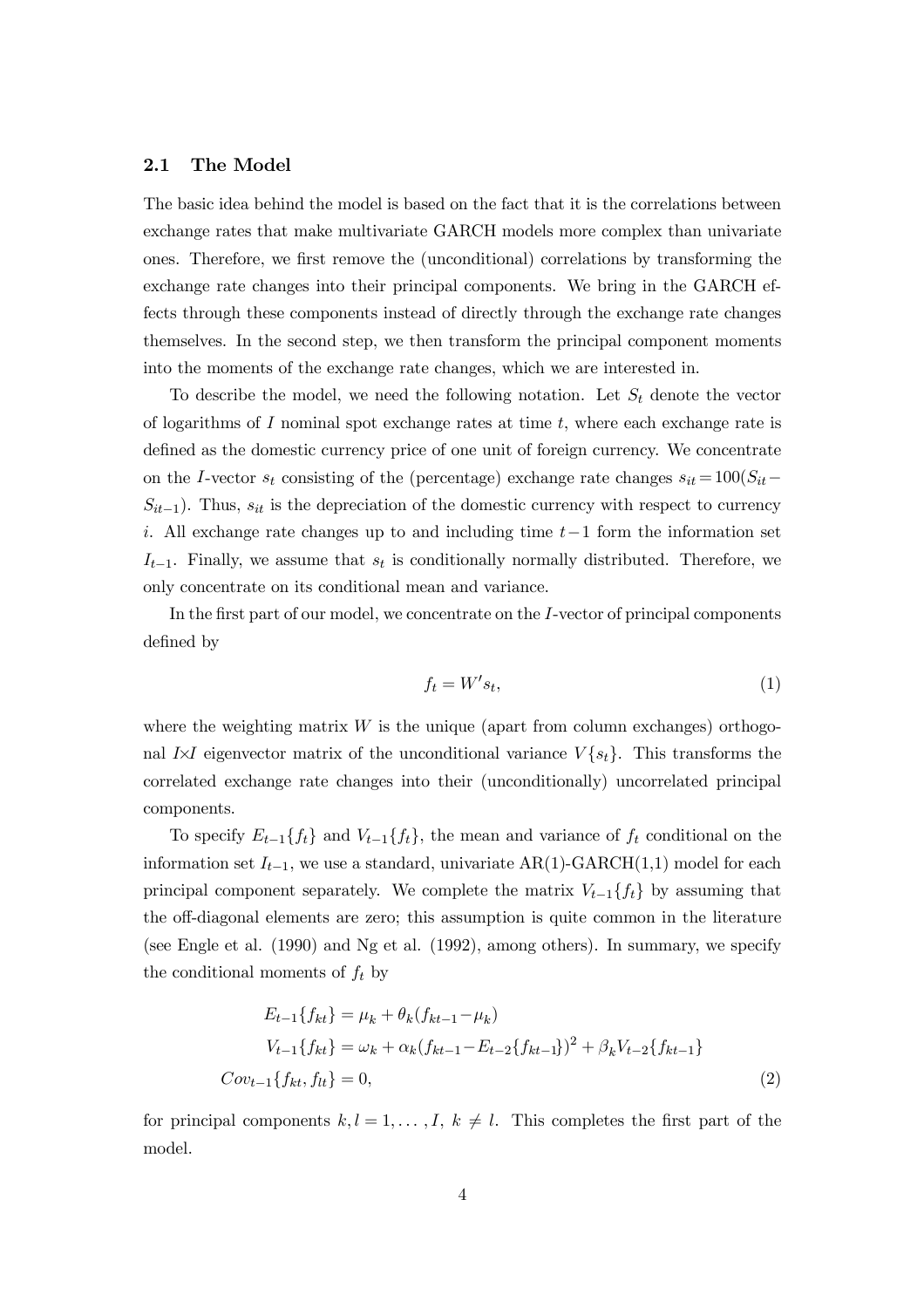In the second part of the model, we have to transform the conditional moments of the principal components into the ones for the exchange rate changes themselves, as it is the exchange rates that we are mainly interested in. This transformation is straightforward, as  $(1)$  and the orthogonality of the weighting matrix  $W$  imply that

$$
E_{t-1}\{s_t\} = WE_{t-1}\{f_t\}
$$
  

$$
V_{t-1}\{s_t\} = WV_{t-1}\{f_t\}W'.
$$
 (3)

This completes the second and final part of our multivariate GARCH model. Hence, the complete multivariate GARCH model is given by (1), (2) and (3).

### 2.2 Estimation

In this subsection we describe how to estimate our model. The first part of the model, represented by (1) and (2), can be estimated by principal components analysis on the sample covariance matrix of  $s_t$ , followed by maximum likelihood estimation of the normal univariate GARCH models for each sample principal component separately. Remarkably, this is all that is needed to estimate the model; the second part of the model, the inverse transformation (3), requires no further estimation, as the weighting matrix  $W$  has already been estimated in the first step. Hence, estimation of the full multivariate GARCH system is essentially as simple as several univariate GARCH estimations. This makes our model attractive from a practical point of view, as several other multivariate GARCH models, such as the diagonal and BEKK models mentioned in the introduction, are more difficult to estimate.

## 2.3 Implications for the Conditional Correlations

The focus of the paper is the development of exchange rate correlations over time. In the introduction we have argued that our model improves over the Bollerslev (1990) constant conditional correlations model in this respect, because our model allows for time-variation in the conditional correlations. However, our model also imposes some structure on the correlations. In this subsection, we examine whether this structure is reasonable.

In our model, the time-variation in the conditional correlations is completely driven by the time-variation in the conditional variances of the principal components. This follows directly from the conditional variance formula in (3) and the diagonality of  $V_{t-1}\{f_t\}.$ 

To see whether such a structure is reasonable, consider the following stylized example. Suppose we have  $I = 2$  U.S. dollar exchange rate changes, namely the U.K. pound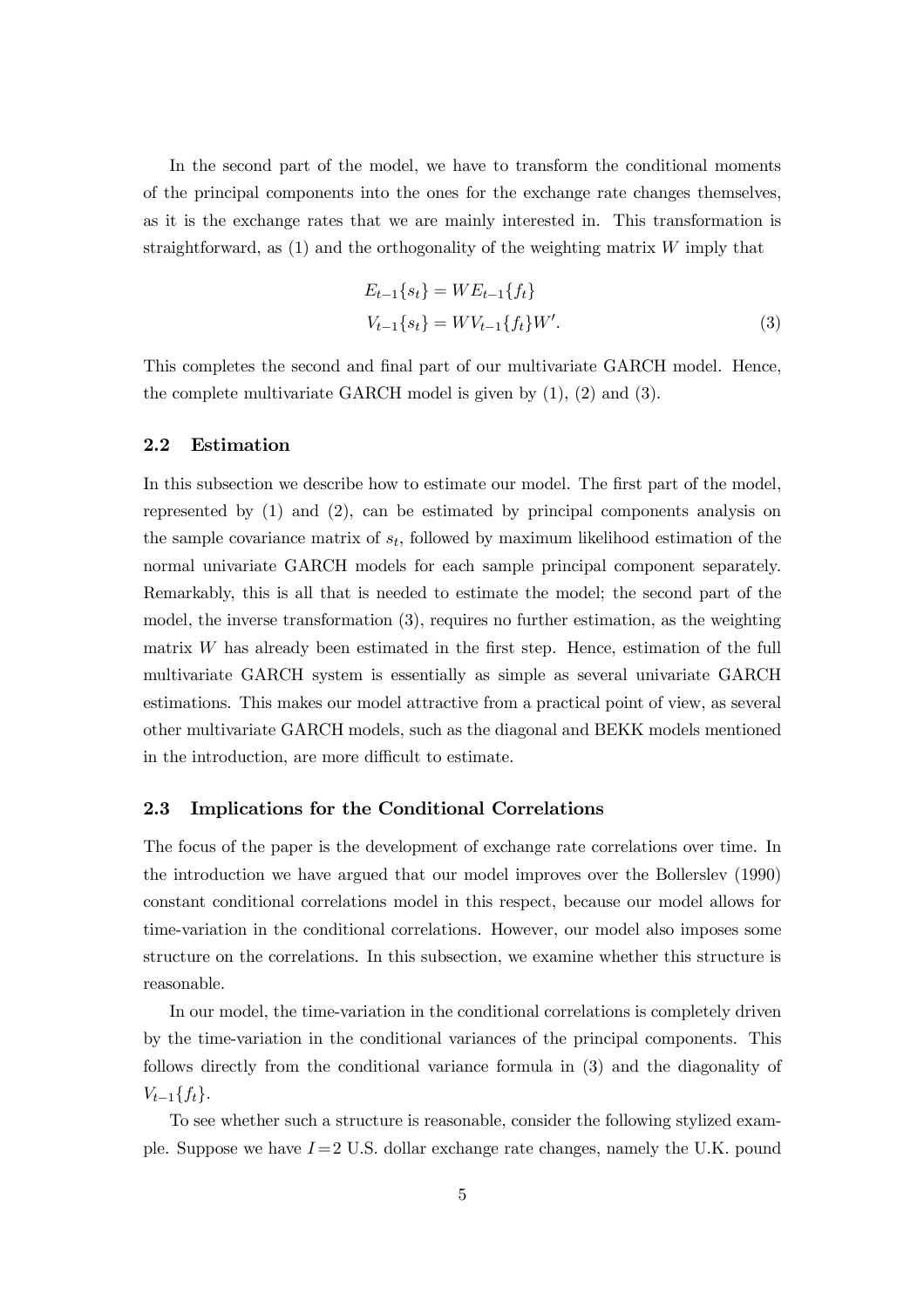$(s_{1t})$  and the German Mark  $(s_{2t})$ . Assume that both have unit unconditional variance. This implies that the principal components are

$$
f_{1t} = \sqrt{1/2} \cdot s_{1t} + \sqrt{1/2} \cdot s_{2t}
$$
  
\n
$$
f_{2t} = \sqrt{1/2} \cdot s_{1t} - \sqrt{1/2} \cdot s_{2t} = \sqrt{2} \cdot s_{1t} - f_{1t},
$$
\n(4)

where the joint component  $f_{1t}$  represents the EMS - U.S. dollar exchange rate and the difference component  $f_{2t}$  represents the deviation of the U.K. pound from the EMS. Using the variance formula in (3), straightforward calculations show that the conditional correlation between the U.K. pound and the German mark exchange rate changes equals

$$
\rho_{t-1}\{s_{1t}, s_{2t}\} = \frac{\frac{1}{2}V_{t-1}\{f_{1t}\} - \frac{1}{2}V_{t-1}\{f_{2t}\}}{\frac{1}{2}V_{t-1}\{f_{1t}\} + \frac{1}{2}V_{t-1}\{f_{2t}\}}.\tag{5}
$$

To analyze whether this specification is reasonable, we analyze the effects of two different policy changes. First, suppose the U.K. joins the Exchange Rate Mechanism (ERM) of the EMS. Then the U.K.-EMS component  $f_{2t}$  becomes more stable, so that  $V_{t-1}\lbrace f_{2t}\rbrace$  falls and the correlation  $\rho_{t-1}\lbrace s_{1t}, s_{2t}\rbrace$  rises, as expected.

The second policy change we consider is a change in U.S. monetary policy, which increases the conditional variance of the U.S. dollar versus both EMS currencies. According to the model, the increase in  $V_{t-1}\lbrace f_{1t} \rbrace$  raises the intra-EMS correlation  $\rho_{t-1}\lbrace s_{1t}, s_{2t} \rbrace$ . This is realistic, as both the pound and the mark change in the same way against the dollar after the policy shift.

Although we admit that the previous example is simple, it does show that the restrictions our model imposes on the conditional correlations are quite reasonable. In this sense, our model is preferable over the popular Bollerslev (1990) model. After all, that model restricts the conditional correlations to stay constant, even after important policy changes such as the ones discussed above.

# 3 Relation with Factor GARCH

In the previous section, we have seen that our model has some advantages over three existing multivariate GARCH models, namely the diagonal, the BEKK and the constant conditional correlations model. In this section we relate the model to the fourth class of existing models, namely factor GARCH. It turns out that our model is a factor GARCH model, albeit not in its traditional form. The usual factor GARCH model assumes that there are only a few factors that govern all exchange rates. In contrast, our model takes as many factors as there are exchange rates. This claim is proved in subsection 3.1.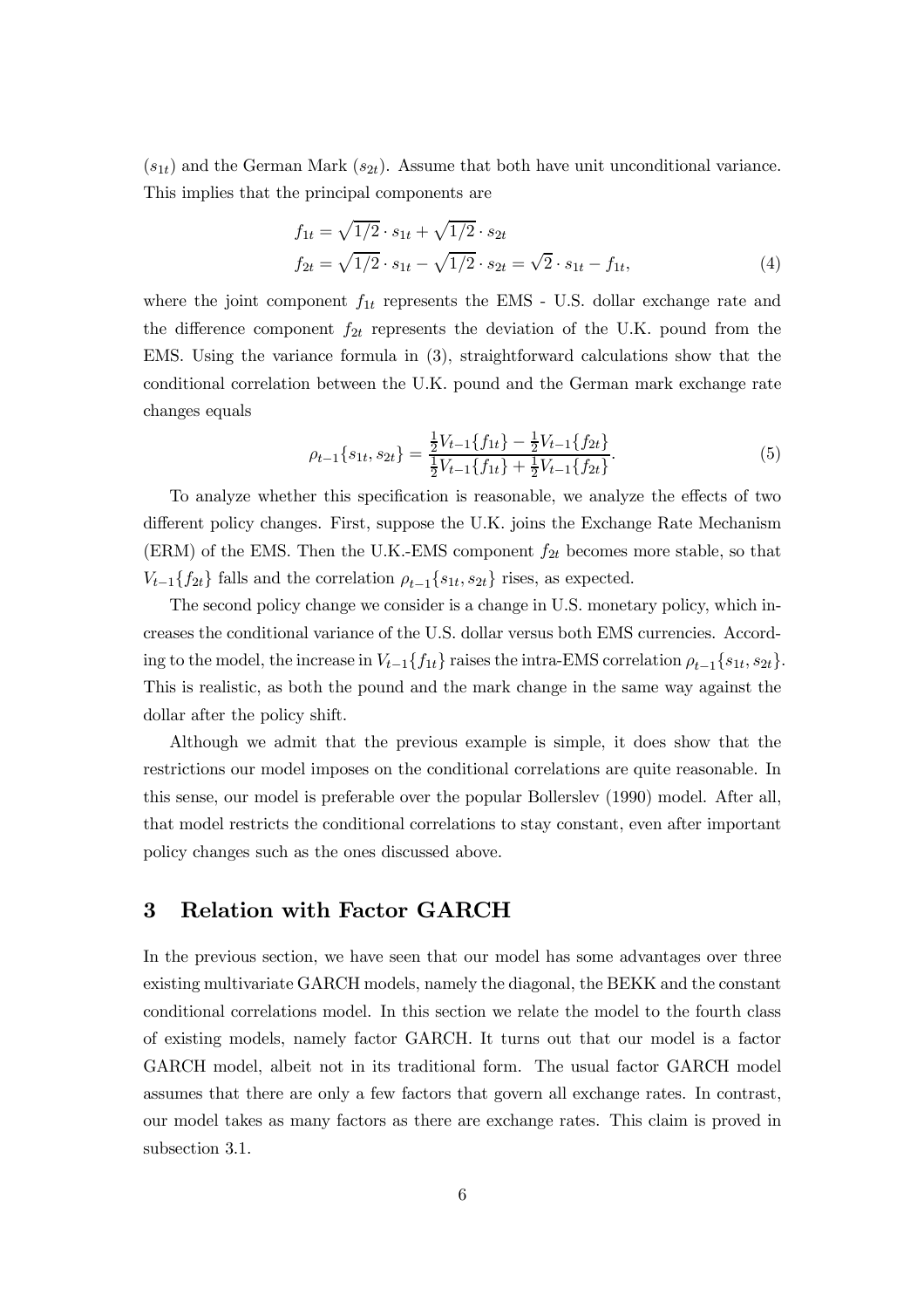Although our model uses many more factors than usual factor GARCH, this does not necessarily mean that our model is substantially better. Maybe the inclusion of extra factors does not lead to a much better fit and only complicates the model. In subsection 3.2 we argue that this is not the case.

## 3.1 A Special Factor GARCH Model

In this subsection we demonstrate that our model of subsection 2.1 is a factor GARCH model with as many factors as exchange rates. We only address the main points of this derivation; the complete derivation is in the appendix.

The central idea of a K-factor GARCH model is that there are K underlying variables, the factors, that govern all  $I$  exchange rate changes. More formally, the exchange rate innovation  $\varepsilon_t = s_t - E_{t-1}\{s_t\}$  has a systematic and an unsystematic part, where the systematic part is a linear combination of K unobserved factors  $\varphi_{kt}$ :

$$
\varepsilon_t = \Lambda \varphi_t + \upsilon_t,\tag{6}
$$

where  $\varphi_t = (\varphi_{1t}, \ldots, \varphi_{Kt})'$  is the K-vector of common factors with a time-varying conditional covariance matrix,  $\Lambda$  is the I $\times$ K full-column-rank matrix of factor loadings, and  $v_t$  denotes the vector of unsystematic, exchange rate specific changes with a covariance matrix that is constant over time.

There are two problems with a direct implementation of the factor idea. The first problem is that the systematic and unsystematic innovations,  $\varphi_t$  and  $v_t$ , are not observed separately, so that  $\Lambda$  is, in general, not directly estimable. As shown by Engel et al. (1990), this problem can be solved by substituting the vector of unobserved factors  $\varphi_t$  by an expression based on an observed K-vector that is closely related to the factors, in the sense that the conditional variance of the  $k$ -th component of this factor representing vector is perfectly correlated with that of the k-th factor  $\varphi_{kt}$  (see the end of footnote 10 for a formalization of this). Similar to the existing literature (see Ng et al. (1992), among others), we take K principal components of  $s_t$  to form this factor representing vector, and we assume that they are conditionally uncorrelated and that each of them follows a normal  $AR(1)-GARCH(1,1)$  model. Hence, the factor representing vector is a K-dimensional subvector of  $f_t$ , the vector of all I principal components defined by  $(1)$  and modeled by  $(2)$ . For simplicity of notation, let us denote this subvector of  $f_t$  also by  $f_t$ , and let W also denote the I $\times$ K full-column-rank matrix of component weights that defines the subvector by  $f_t = W's_t$ .

The second problem with a direct implementation of the factor idea is caused by a rotational indeterminacy in the factors  $\varphi_t$  in (6); this makes the matrix of factor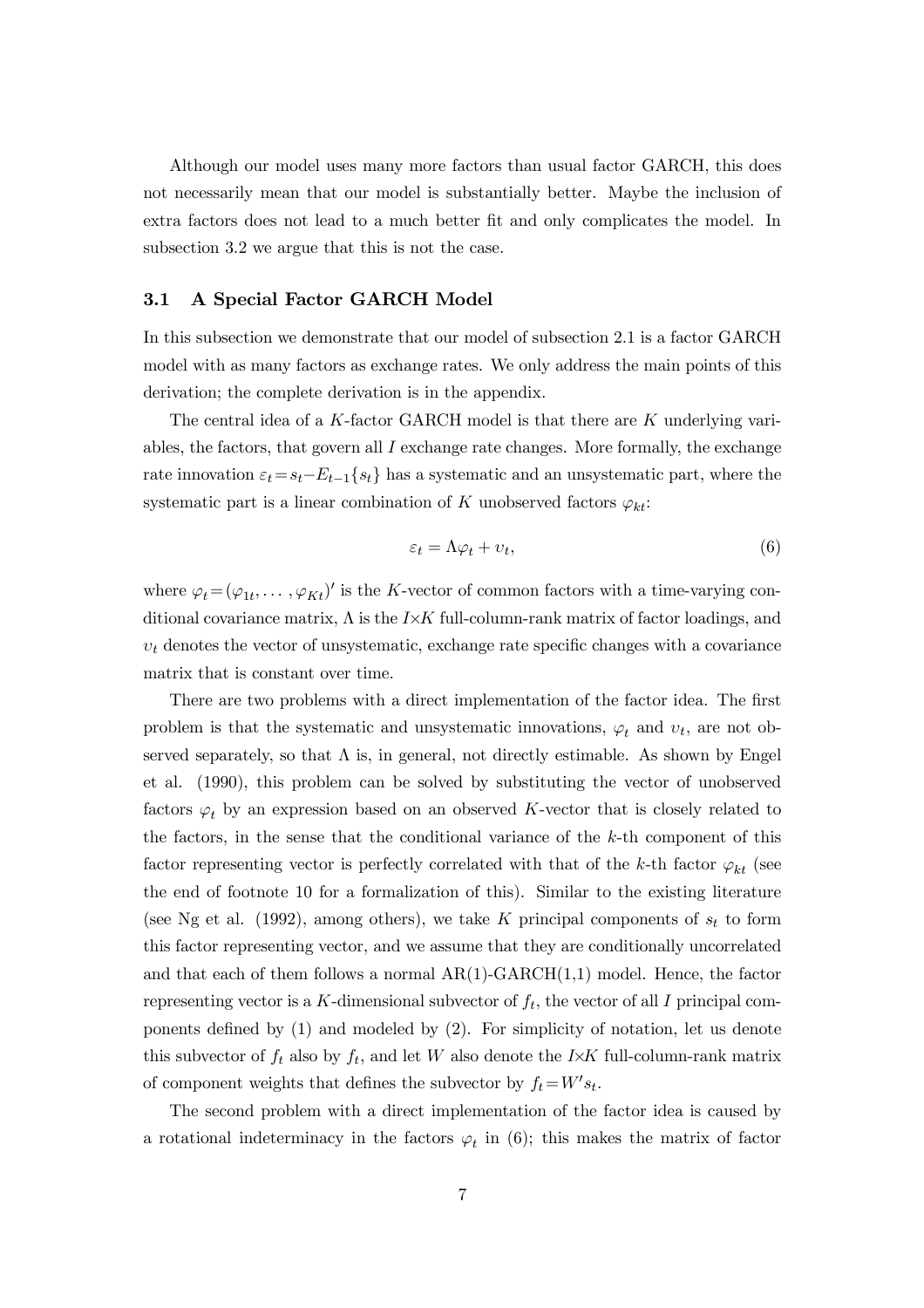loadings  $\Lambda$  unidentified. The appendix shows that this problem is also present after the move to the factor representing vector. To solve the problem, we normalize  $\Lambda$  by  $W' \Lambda = I_K$ , where  $I_K$  is the K $\times$ K identity matrix. This normalization will appear to be crucial for proving the claim that our model is a factor GARCH model with  $K = I$ factors.

Having solved both problems, we can derive the commonly-used K-factor GARCH formulas for the two conditional moments of interest:

$$
E_{t-1}\{s_t\} = \gamma + \Lambda E_{t-1}\{f_t\}
$$
  

$$
V_{t-1}\{s_t\} = \Omega + \Lambda V_{t-1}\{f_t\}\Lambda',
$$
 (7)

where  $\gamma$  and  $\Omega$  are time-constant parts in the mean and variance, respectively. These moment specifications hold for all  $K \in \{1,\ldots,I\}$ . Note, however, that for  $K = I$  the constants  $\gamma$  and  $\Omega$  are zero. After all, in that case  $\Lambda f_t = \Lambda W's_t = s_t$ , because the normalization  $W' \Lambda = I_K$  then implies that  $\Lambda = (W')^{-1}$ .

Although some similarities with our model of section 2 have already become clear, it may not yet be clear that our model exactly equals the I-factor GARCH model. The final link is provided by our factor GARCH normalization  $W'$  $\Lambda = I_K$  and the orthogonality of W. They imply that  $\Lambda = (W')^{-1} = W$ . Hence, relation (7), where  $\gamma$ and  $\Omega$  are zero due to  $K = I$ , is the same as the second part of our model given by (3). Because the models for the I principal components are also the same, our model is indeed a special factor GARCH model in which the number of factors equals the number of exchange rates.

#### 3.2 Advantages over the Usual Factor GARCH Model

From the previous subsection we know that our model uses many more factors than usual factor GARCH. In this subsection, we demonstrate that including these extra factors is useful by showing that our model overcomes two important problems with the empirical implementation of usual factor GARCH models. These problems are the choice of the number of factors and the difficult correction of standard errors in the two-step method that is commonly used to estimate factor GARCH.

The first problem is the choice of the number of factors  $K$ , or, equivalently, the number of principal components. This problem originates from a trade-off between generality and simplicity. On the one hand, increasing  $K$  leads to a more general model, but, on the other hand, it makes the model more complicated.

To alleviate this problem, there are several ad hoc criteria for selecting  $K$  (see Bartholomew (1987)). The most popular one is the Kaiser-Guttman rule, which states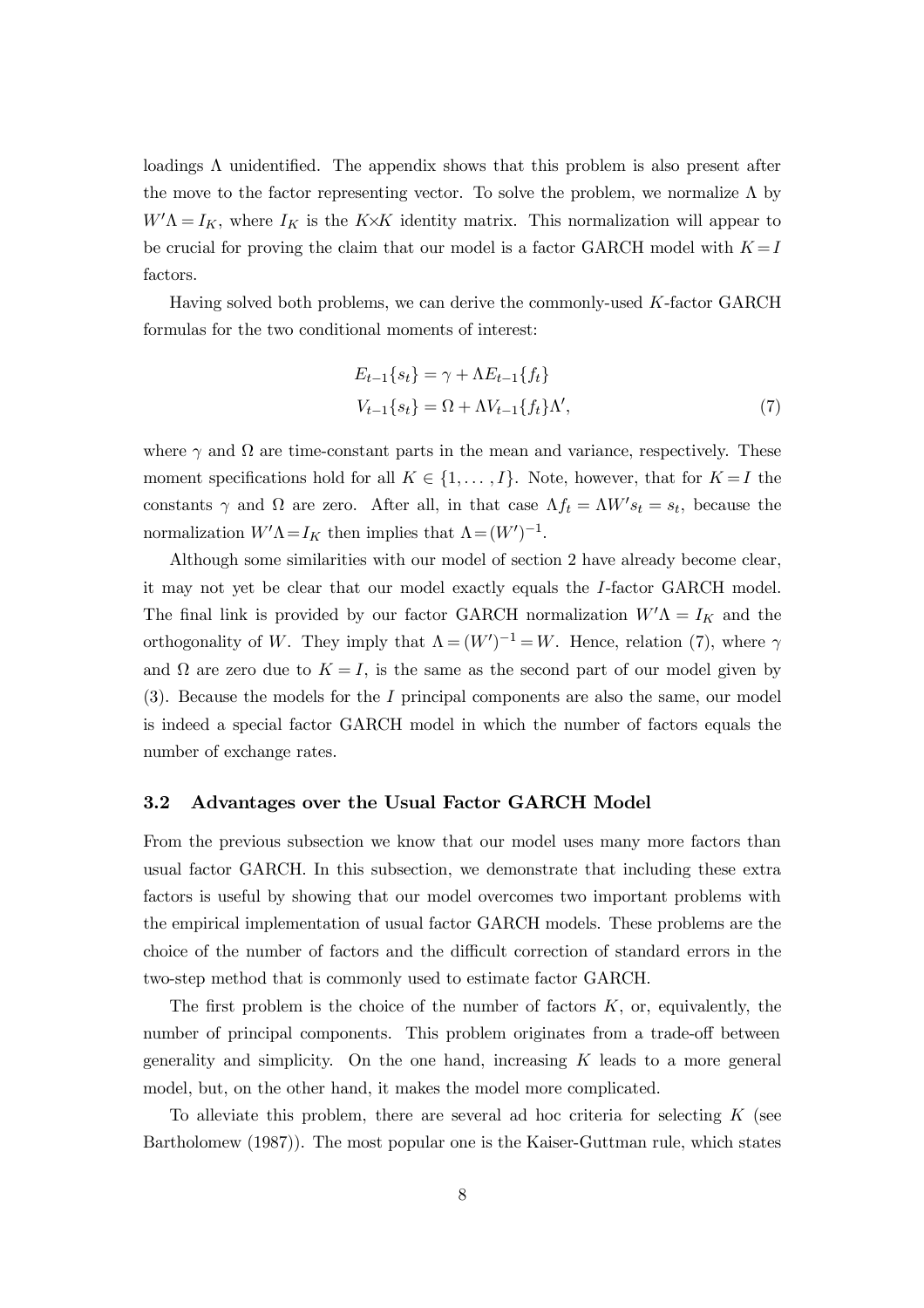that one should select only those principal components that have a larger variance than the average variance of the exchange rate changes. As all other rules, this one yields very few components. For instance, in our eight-variate empirical application, it would select only one.

To investigate whether the neglect of components is serious, we estimate the factor GARCH model for all possible  $K$ , using the exchange rate data that we will describe in subsection 4.1. The results, which are described in detail in subsection 4.5, show that using less than I components is strongly rejected. Some components turn out to be essential for a good description of the conditional variances, while other principal components, which do not improve the variance Öt much, turn out to be important for the correlation Öt. The usual factor GARCH model neglects many of these important components. This demonstrates the dangers involved in the popular rules for choosing the number of factors. According to our results, the correct rule is to use as many factors as possible. Since our model does exactly that and is, nevertheless, easy to estimate, it solves the problem of choosing  $K$  in usual factor GARCH.

The second problem with the empirical implementation of the usual factor GARCH model is the difficult correction of standard errors in the two-step method that is commonly used for estimation. To clarify this, we first describe this two-step method. The first step is similar to the first step of our method as described in subsection 2.2. The only difference is the number of univariate GARCH models for the principal components that one has to estimate:  $I$  in our model and  $K$  for a  $K$ -factor GARCH model, as follows from the previous subsection.

The second step in the estimation of usual factor GARCH, however, is essentially different. After substitution of the first step estimates for  $E_{t-1}\lbrace f_t \rbrace$  and  $V_{t-1}\lbrace f_t \rbrace$  in (7), the usual factor GARCH model requires estimation of the parameters  $\gamma$ ,  $\Omega$  and  $\Lambda$  to obtain estimates for the moments of interest,  $E_{t-1}\lbrace s_t \rbrace$  and  $V_{t-1}\lbrace s_t \rbrace$ .<sup>1</sup> Because one uses only estimates instead of the true values of  $E_{t-1}\lbrace f_t \rbrace$  and  $V_{t-1}\lbrace f_t \rbrace$ , the second step standard errors have to be corrected for the first step estimation inaccuracy. This

<sup>&</sup>lt;sup>1</sup>Most researchers use univariate techniques for this second estimation step. That is, for each exchange rate i, they use maximum likelihood based on conditional normality of  $s_t$  with mean and variance implied by the corresponding elements of (7). As Ng et al. (1992) admit, such univariate estimation sacrifices efficiency. The reason for not doing multivariate maximum likelihood is that this would lead to too many parameters to be estimated at once. After all,  $\gamma$ ,  $\Omega$  and  $\Lambda$  have  $I + I^2 + I \cdot K$ unknown elements. This may indeed be too much, if one does not take account of all restrictions that the factor GARCH model puts on  $\gamma$ ,  $\Omega$  and  $\Lambda$ . These restrictions are our normalization  $W'\Lambda = I_K$ , which also implies  $W'\gamma = 0$ , and the definition of  $\Omega$  (see below (14), with the additional assumption of a diagonal  $V \{v_t\}$  that we use in the empirical section). They greatly reduce the number of free parameters. For instance, for  $K = 7$  and  $I = 8$ , they lead to 16 free parameters instead of 128! Therefore, multivariate estimation is not that difficult, and we prefer it over the univariate techniques used in the literature so far.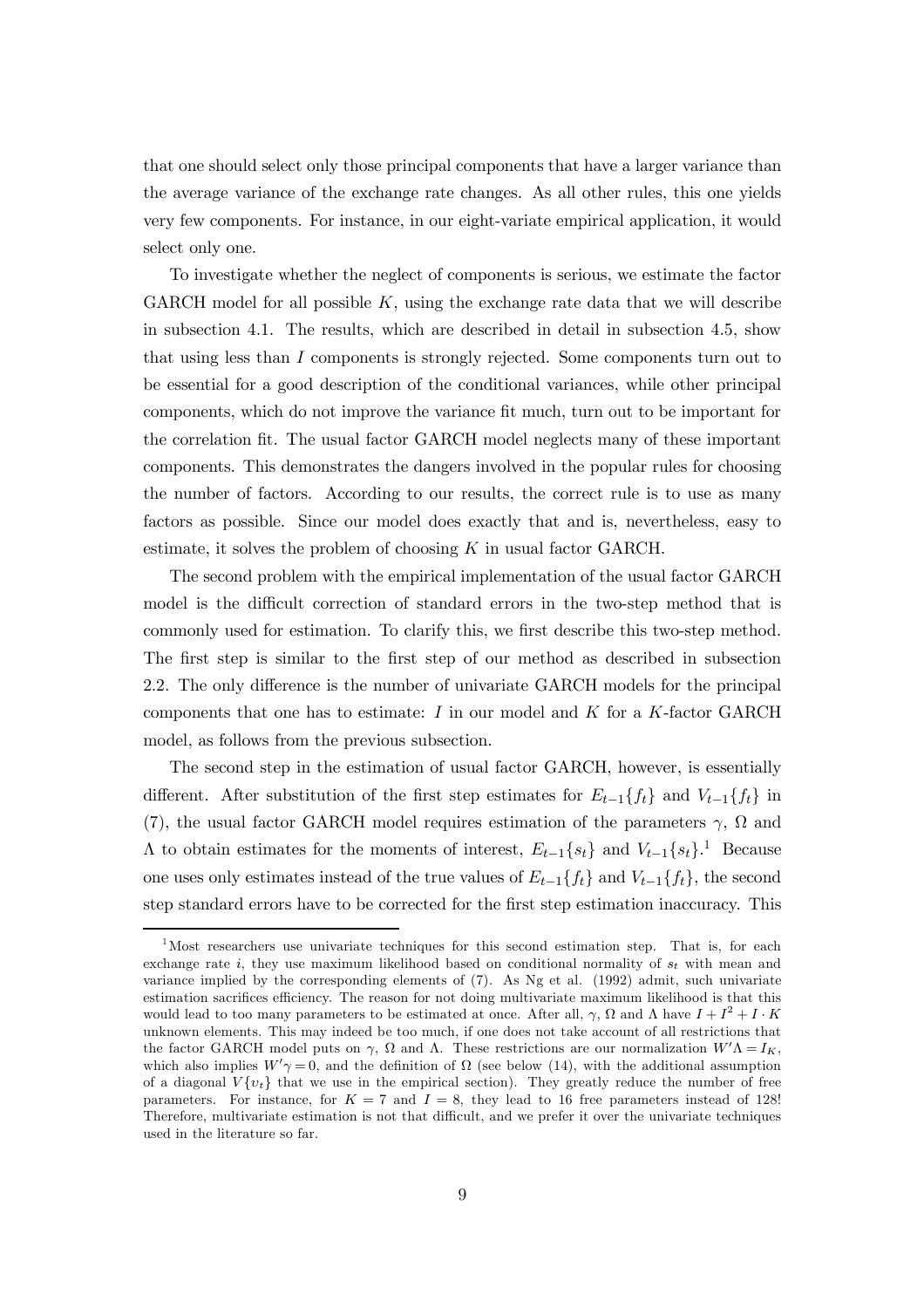is complicated, as Lin (1992) shows. Therefore, many authors do not correct them and use the potentially seriously biased second step standard errors for inference. In this respect, our model is preferable, because the second step is a linear transformation without any estimation (see  $(3)$ ). Hence, our model involves neither difficult standard error correction, nor the use of biased standard errors.

In summary, the fact that our model employs many more factors than usual factor GARCH is very useful. First, by using the optimal number of factors, the model yields a better Öt. Second, estimation is easier than for any other factor GARCH model, as our approach does not require a second estimation step.

## 4 Empirical Results

In this section we use our multivariate GARCH model to analyze the development of exchange rate correlations over time. First, we describe the data and motivate the choice for our model empirically. Then we estimate the model. In subsection 4.3 we addresses the central question of the paper, namely whether exchange rates have become more closely tied. Then we check whether the model captures the main characteristics of the data and in subsection 4.5 we compare the Öt of our model with some benchmark models, namely the Bollerslev (1990) model with constant conditional correlations and factor GARCH models for all possible numbers of factors.

## 4.1 Data

We use U.S. dollar exchange rates of  $I = 8$  currencies, namely, the Belgian franc, Canadian dollar, French franc, German mark, Italian lira, Japanese yen, Dutch guilder and the British pound. These include all major exchange rates. Moreover, some of them are highly correlated (the EMS rates), while others are much less correlated; this variety allows us to get a fairly complete picture of the behavior of the conditional correlations. We have 1,216 weekly observations for the weekly changes  $s_t$  from April 1974 to July 1997. All rates have been obtained from Datastream.

In table 1 we report some descriptive statistics; the notes below the table contain the definitions. The substantial cross-currency correlations in the first panel motivate the use of a multivariate model instead of univariate ones.

In the second panel of table 1, we test for autocorrelation in the exchange rate changes. We find significantly positive first-order autocorrelation in the core EMS exchange rate changes (we always use a significance level of  $5\%$ ).<sup>2</sup> For this reason, we

<sup>&</sup>lt;sup>2</sup>Our evidence of first-order autocorrelation is in contrast with conclusions of many earlier studies.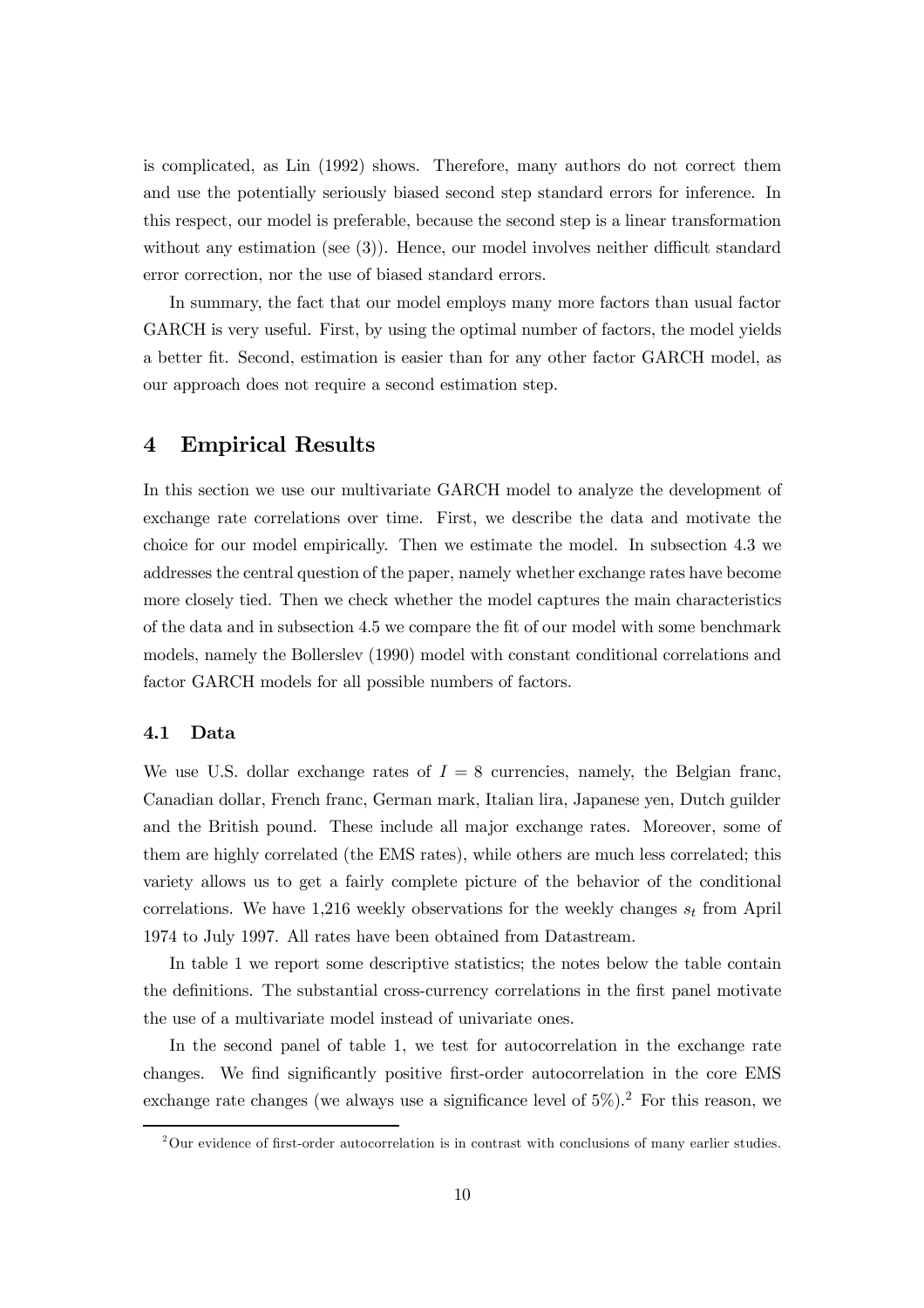have allowed for a first-order autoregressive term in  $(2)$ , the model for the principal components. Estimates for higher-order autocorrelations are not reported separately, but are combined in Box-Pierce type statistics  $Q_{10}$ ; they indicate that higher-order autoregressive terms are unnecessary.

The third panel of table 1 deals with the dynamics of the second moments. The first two rows contain measures for the time-variation in the squared exchange rate changes. Both measures point at conditional heteroskedasticity. The next two rows of panel three contain similar autocorrelation measures, but now regarding the cross products instead of the squares. Since there are seven cross products for each exchange rate series, we have taken the average to save space. The results show clear evidence of time-variation in the conditional covariances. Hence, the data motivate the use of a multivariate GARCH model.

A popular multivariate GARCH model is the Bollerslev (1990) model, which assumes that all conditional correlations for the exchange rate changes are constant over time. In the last row of table 1, we test this restriction as follows. First, we estimate a univariate GARCH model for each series of exchange rate changes and construct conditional correlation estimates by taking the product of the normalized residuals. Then we regress the estimated conditional correlations for time t on a the vector  $(1, t, t^2)$  and test whether the two slope parameters are zero (see the notes below table 1 for further details). The results show that there is clear time-dependence in the conditional correlations. This is not surprising. First, economic intuition tells us that correlations may well be time-varying (see the policy examples in subsection 2.3). Second, Bollerslev  $(1990)$  already shows that conditional correlations differ between the pre-EMS and the EMS period. In addition, Andersen, Bollerslev, Diebold and Labys (1999) also Önd strong empirical evidence of time-varying conditional correlations in exchange rates. This motivates why we use our model instead of the Bollerslev (1990) model, since our model can capture time-variation in the conditional correlations.

## 4.2 Estimation Results

In this subsection we estimate our multivariate GARCH model. As the second part of this model involves no estimation (see subsection 2.2), we only concentrate on the first part, that is, the principal components construction and the univariate GARCH

For instance, West and Cho (1995) conclude from heteroskedasticity corrected Ljung-Box statistics of orders 10, 50 and 90 that Öve major U.S. dollar exchange rate changes are serially uncorrelated, with the possible exception of the yen. Indeed, if we had only used the aggregate Box-Pierce type measure  $Q_{10}$  in table 1, we would have concluded the same, thereby overlooking the significant firstorder autocorrelation in all core EMS exchange rate changes. Hence, our additional check for only first-order autocorrelation is useful.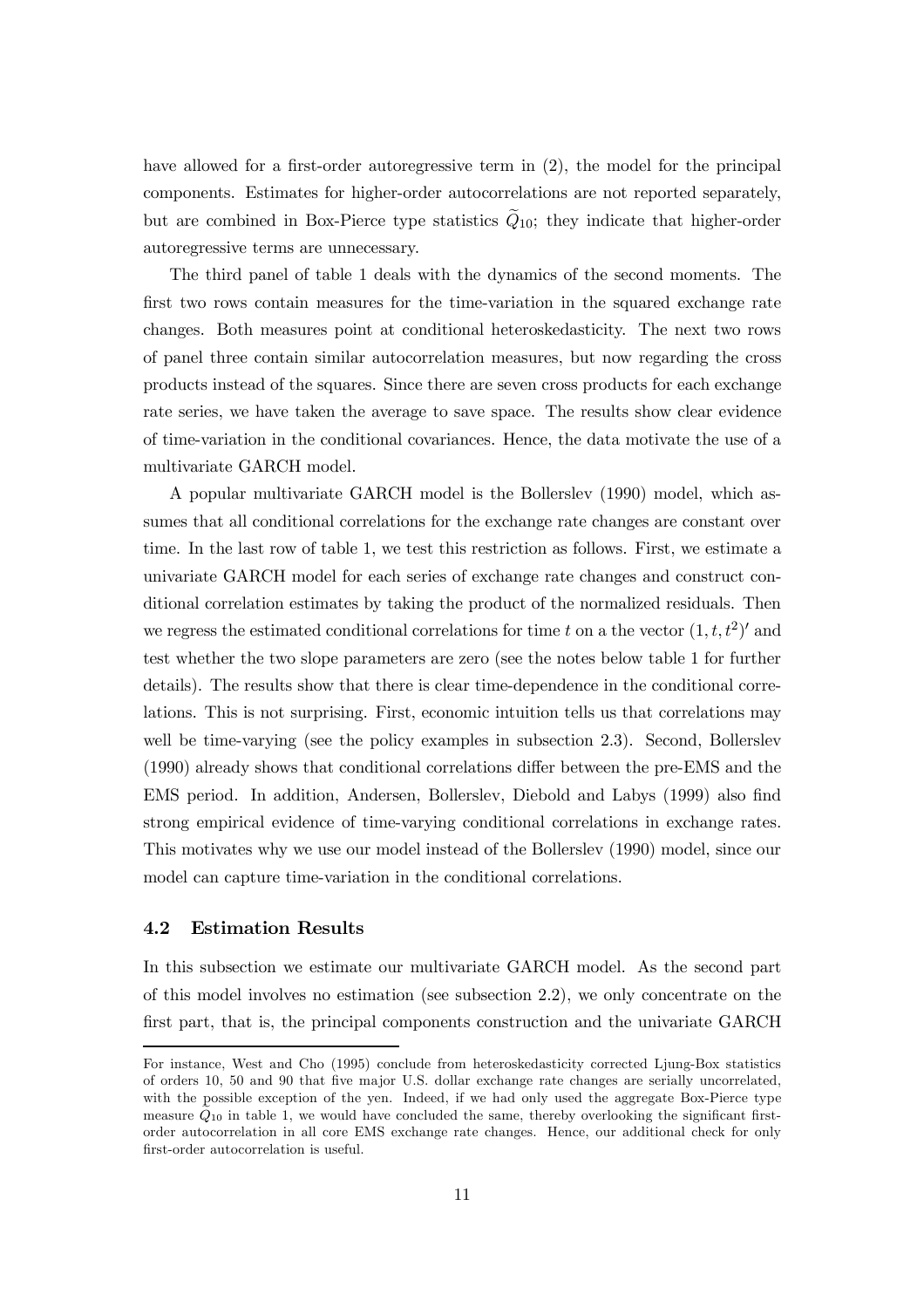estimations for each component.

To construct the principal components vector  $f_t$ , we define the weighting matrix W in (1) by the matrix of eigenvectors of the sample covariance matrix of  $s_t$ . The upper panel of table 2 presents the columns of  $W$ , which are the weighting vectors for the principal components. Each of the eight components has a name that indicates the dominating currencies in it. Hence, the components are called EMS, Jap, U.K.-EMS, Ita-EMS, Can, Fra-EMS, Bel-(Ger+Neth) and Neth-Ger. These components have been ordered according to their "explained variance", that is, their sample variance divided by the sum of the sample variances of the individual exchange rate changes (the "total varianceî). The explained variance is commonly used as a measure of importance of the principal components. It shows that the component dominated by the European currencies, the EMS component, is the most important one, explaining 77 percent of the total variance.

The remaining part in the estimation of the model concerns the estimation of the univariate GARCH models in (2) for each principal component. The results, as reported in table 3, are standard. Most importantly, they strongly reflect the presence of conditional heteroskedasticity. According to our model, this is the source of timevariation in the conditional variances as well as correlations of the individual exchange rate changes (see subsection 2.3).

## 4.3 Have Exchange Rates Become More Closely Tied?

Having estimated our multivariate GARCH model, we can now analyze how exchange rate correlations have evolved over the post-Bretton-Woods period. This is to answer the central question of the paper, namely whether exchange rates have become more closely tied. Note that the conclusions will be in terms of nominal exchange rates. However, they are likely to hold for real exchange rates as well, because prices are fixed in the short run.

In figure 1 we plot the estimated correlations between several dollar exchange rates.<sup>3</sup> For the sake of exposition, we have smoothed the actual estimates by an equally weighted moving average using the estimates in the year before and the year after the week under consideration. Despite this smoothing, we still see that the correlations are not constant over time.

From figure 1 one may distinguish three remarkable periods for exchange rate cor-

<sup>&</sup>lt;sup>3</sup>The estimates are based on the estimation results for the principal components in subsection 4.2, and the second relation in  $(3)$ , which specifies the conditional variance of the exchange rate changes as a function of the conditional principal component variances.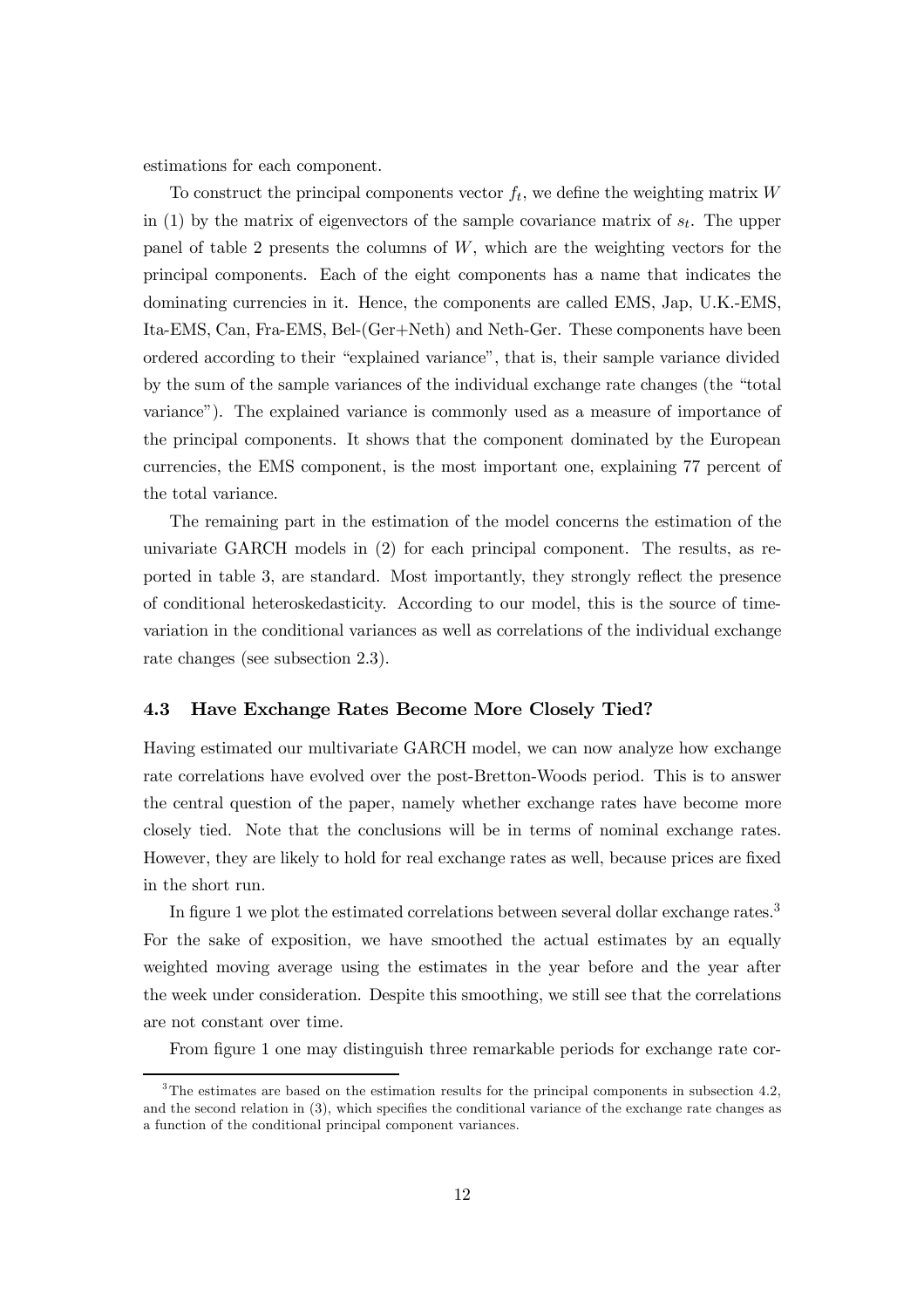relations, roughly spanning the seventies, eighties and the nineties. The seventies are characterized by a decrease in correlation followed by an increase. The decrease may well be caused by the rather autonomous monetary and fiscal responses of governments to the 1974-1975 period of stagflation (see Krugman and Obstfeld (1991)). This policy imbalance, however, caused a steep depreciation of the U.S. dollar, so that Germany and Japan intervened heavily in the foreign exchange market in 1977-1978. Together with the inception of the EMS in 1979, this marks a period of greater coordination, causing the correlations to rise.

The eighties characterize a period of high correlations. This is confirmed by Bollerslev (1990), who finds that correlations between the European currencies were higher during the EMS period than before. In addition, we find that also intercontinental correlations were high. This is mainly caused by the huge swing in the dollar in the eighties. First, the dollar strongly appreciated partly due to the Volcker monetary contraction starting in 1979. In the second half of the eighties, coordinated actions such as the 1985 Plaza agreement brought the dollar down again. Moreover, the 1987 Louvre target zones may also explain the high correlations in the eighties.

The third remarkable period in figure 1 concerns the decrease in the correlations in the nineties. Hence, the main exchange rates have become more loosely instead of closely tied. At first sight, this may seem surprising, as it is often believed that the greater integration of Önancial markets has increased Önancial correlations. However, more integration also means that capital can move more freely, which can destabilize exchange rates. This happened in 1992 when the EMS collapsed, leading to a drop in several intra-EMS correlations, as shown by the middle graph of the figure. Furthermore, although European and American markets have become more integrated, Japan is still a relatively independent market. This may be the reason behind the fact that swings in the EMS - U.S. dollar rates have become shorter in the nineties, while the yen - dollar swings are still relatively long (see Klaassen (1999) for empirical evidence). These differences between the European currencies and the yen have also decreased the correlations in the nineties.

With the advent of European monetary unification (EMU), it is likely that the correlations between the participating European currencies will increase again at the end of the nineties. The upward tendency in the Germany - Italy conditional correlations after 1996 may be an indication of this. It will be interesting to analyze whether EMU also affects the correlations between the world's main currencies, namely, the U.S. dollar, yen and euro.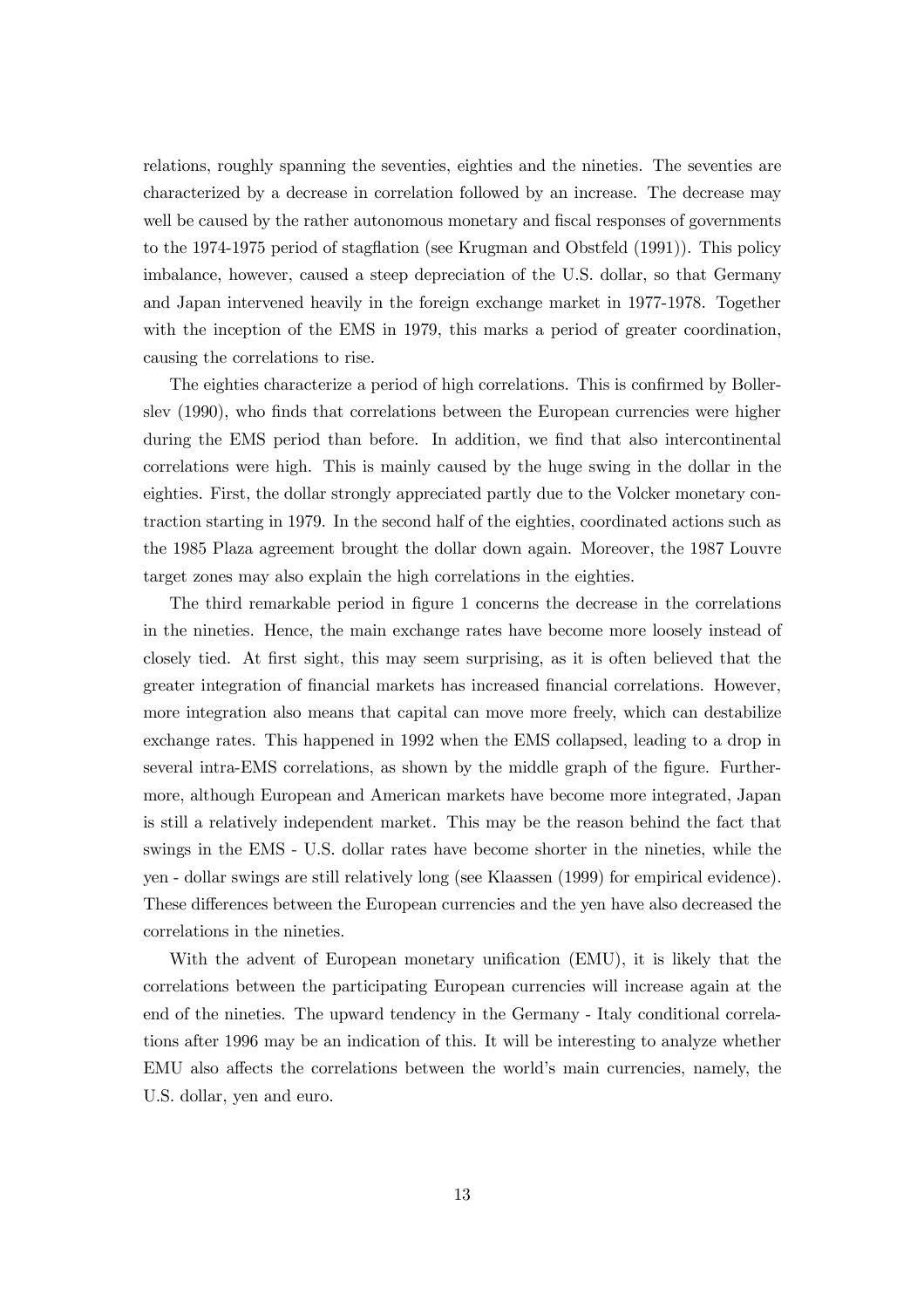#### 4.4 Diagnostics

The correlation analysis in the previous subsection was based on the multivariate GARCH model of subsection 2.1. In the remaining part of this section, we check empirically whether that model is appropriate for such an analysis. In the current subsection we examine whether it captures the features of the data described in subsection 4.1. In subsection 4.5 we compare the performance of our model with that of the Bollerslev (1990) and factor GARCH models.

To check the specification of our model, we analyze the normalized residuals. They are defined by  $\hat{\eta}_t = \hat{V}_{t-1}\{\varepsilon_t\}^{-1/2} \cdot \hat{\varepsilon}_t$ , where  $\hat{V}_{t-1}\{\varepsilon_t\}^{-1/2}$  is the inverse of the lower triangular Cholesky decomposition of  $\hat{V}_{t-1}\{\varepsilon_t\}$  and  $\varepsilon_t$  is the exchange rate innovation  $s_t - E_{t-1}\{s_t\}$ . Table 4 presents several test results for them. The *i*-th column in this table concerns the *i*-th element of  $\hat{\eta}_t$ . Unfortunately, we cannot attribute this element to one country, because  $\hat{\eta}_{it}$  is a linear combination of the country specific residuals  $\hat{\epsilon}_{1t}, \ldots, \hat{\epsilon}_{it}$ . We conclude from the first-order autocorrelations and the Box-Pierce statistics  $Q_{10}$  that there is no evidence of remaining autocorrelation in the normalized residuals.

Secondly, the measures for remaining autocorrelation in the squared changes and the cross products show no reason to extend the variance specification of the model.

The final test in table 4 also concerns the variance specification, as it checks whether the normalized residuals are conditionally uncorrelated. This is done by regressing the cross products of the normalized residuals at time t on the vector  $(1, t, t^2)$  and testing whether all three regression coefficients are zero. The difference with the test for shortrun autocorrelation in the cross products, as discussed in the previous paragraph, is that the current test has more power against long-run autocorrelation. Moreover, it also tests whether the cross products have mean zero. The results in table 4 again show no serious evidence of misspecification.

It is interesting to observe that the test for zero conditional correlations of the normalized residuals is similar to the test for constant conditional correlations of the exchange rate changes in subsection 4.1. The latter test was clearly rejected, but the test on the residuals of our model is not. Apparently, our model is able to describe the time-varying pattern in the conditional exchange rate correlations quite well. This is the main reason why we prefer our model over the Bollerslev (1990) constant conditional correlations model, as our study is focused on the time-variation in exchange rate correlations. In this respect, our model is also preferable over the usual factor GARCH model, which would be 1-factor GARCH for our data, as argued below. Although that model captures some time-variation in conditional correlations, it does not explain it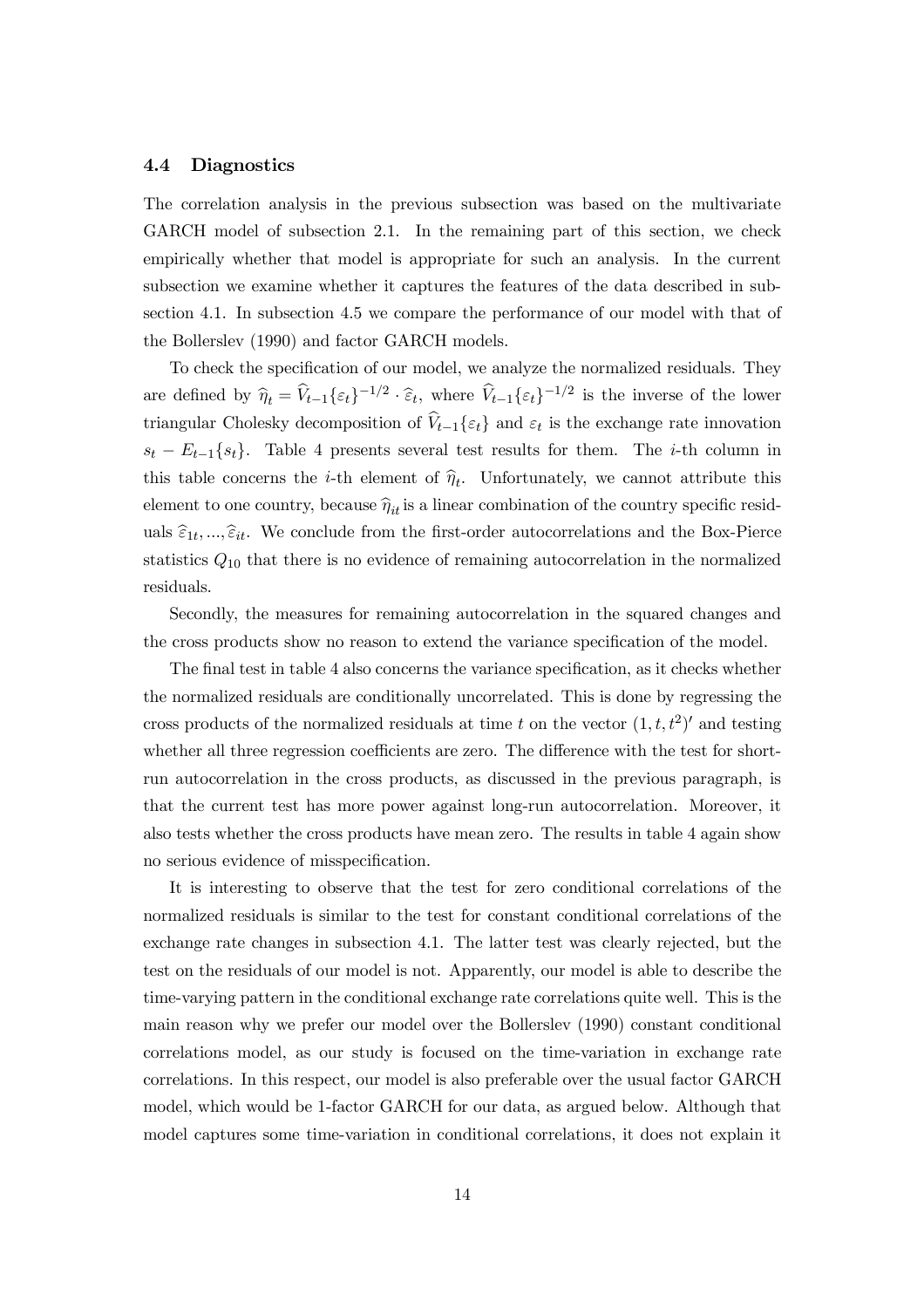completely, as six out of eight zero-conditional-correlation statistics are significant.<sup>4</sup>

#### 4.5 Goodness of Fit

In the introduction we have claimed that our multivariate GARCH model provides a good Öt for the conditional exchange rate variances and correlations, at least compared to the Bollerslev (1990) and the usual factor GARCH models with much less than  $I=8$ factors. In this subsection we provide evidence for that. We also examine the reasons behind the outperformance by analyzing the variance and correlation fits separately.

To measure the goodness of fit of the models, we use the multivariate normal loglikelihood with conditional mean and variance as estimated by the different models. The "total fit" column of table 5 contains the results. It shows that the log-likelihood of our model, -8,817, is better than the one of the constant conditional correlations model of Bollerslev (1990), which is -10,624.

To compare our model with the usual factor GARCH model, we first have to choose the usual number of factors, or principal components, K. The commonly used Kaiser-Guttman rule states that one should select only principal components that have a larger variance than the average variance of the exchange rate changes (see Bartholomew (1987)). For our data, this rule leads to  $K = 1$ , as only the variance of the EMS component (11.60, see table 2) exceeds the average variance of 1.89. This is in line with the choice of Diebold and Nerlove (1989), who use about the same exchange rates.

Table 5 demonstrates that our model is preferable over the 1-factor GARCH model, which has a log-likelihood of  $-10,315$ , as the likelihood ratio is  $2,996$ <sup>5</sup> Hence, we conclude that our model indeed provides a better Öt than the popular constant conditional correlations and 1-factor GARCH models. Note that our model also significantly outperforms the other factor GARCH models, as the likelihood ratios in table 5 show.

In the remaining part of this subsection, we investigate the reasons for this outperformance. We first analyze the variance fit and then the correlation fit.

To measure the variance fit, we remove the correlation effects from the log-likelihood by substituting the off-diagonal elements in the estimated conditional variance matrices by zero. The "variance fit" column of table 5 gives these zero-correlation log-likelihoods. Our model (-15,935) somewhat underperforms the constant conditional correlations model  $(-15,864)$ . This is not surprising. The variance fit of the latter model is entirely

<sup>&</sup>lt;sup>4</sup>The zero-conditional correlation tests for 1-factor GARCH are 21.34 [with p-value 0.00], 10.36 [0.02], 10.77 [0.01], 19.85 [0.00], 26.26 [0.00], 5.83 [0.12], 4.84 [0.18] and 21.52 [0.00]; see the note below table 4 for the definition of these test.

<sup>&</sup>lt;sup>5</sup>The K-factor GARCH model is nested in our model, as it follows after restricting the last  $K-I$ columns of the matrix of factor loadings in  $(6)$ ,  $\Lambda$ , to zero.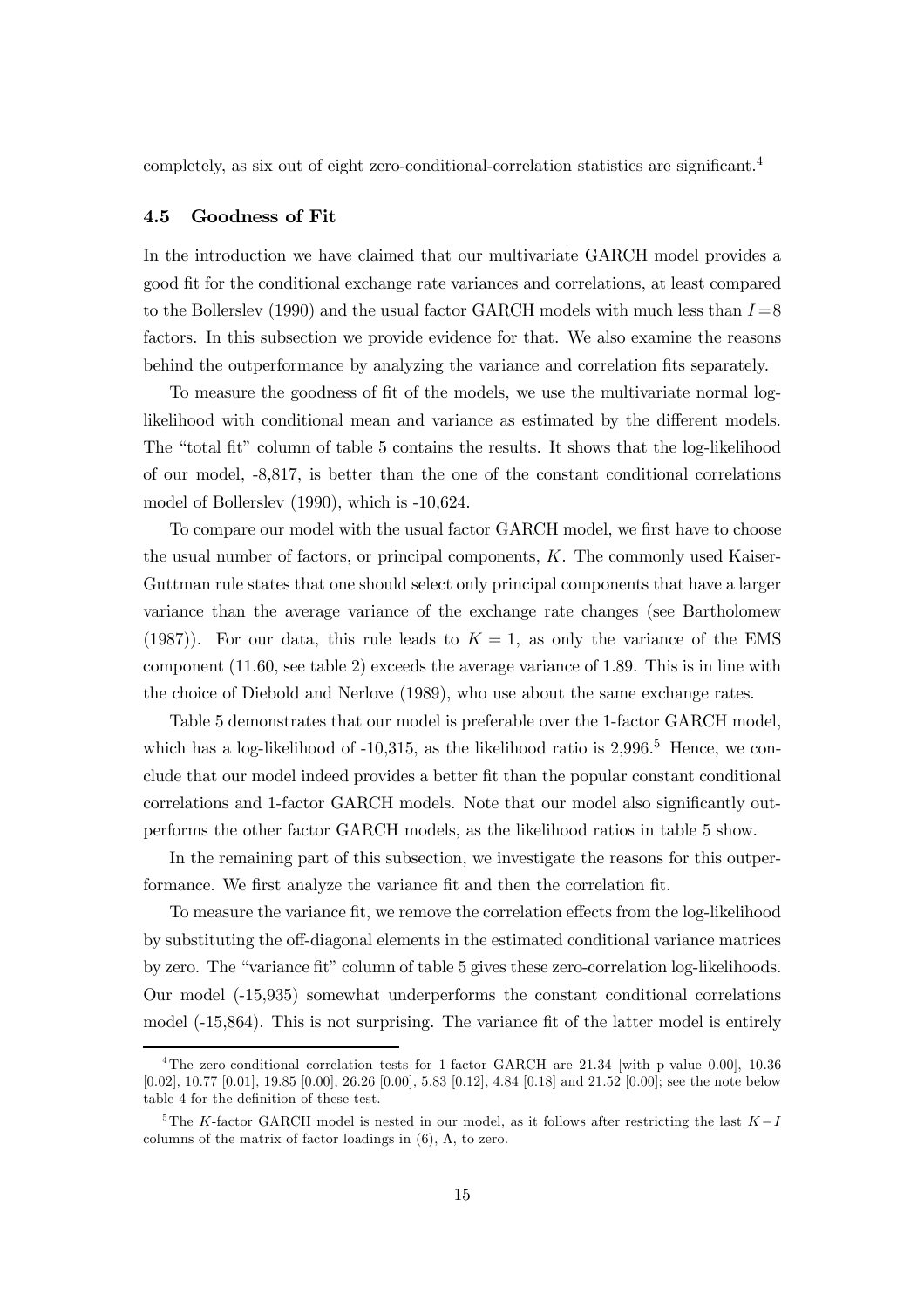based on univariate GARCH estimations for each exchange rate change and the univariate estimations only have to fit the conditional variance process, while our model is mainly designed to give a good description of the correlation process.

Table 5 also shows that our model outperforms the usual 1-factor GARCH model in terms of variance fit. The reason is that the first principal component is only a single combination of exchange rate changes, and one cannot expect that this would lead to good variance estimates for all exchange rate changes individually.<sup>6</sup> A good variance Öt requires at least Öve principal components, as table 5 shows. The relevance of the fifth component, the one dominated by Canada, is shown by figure 2. For  $K = 4$ , the conditional variance estimates for the Canadian dollar are almost constant, while only inclusion of the Can component leads to a time-variation pattern that one also finds for univariate  $AR(1)-GARCH(1,1)$  on the Canadian dollar.

The correlation fit is the second reason for the relatively good fit of our model. It is measured by the difference between the full and the zero-correlation log-likelihoods, and it is reported in the "correlation fit" column of table 5. It is clear that our model outperforms the constant conditional correlations model. This again supports the conclusion that the assumption of constant conditional correlations is too restrictive for our data.

Table 5 also demonstrates that our model provides a better correlation fit than the 1-factor GARCH model. Moreover, it also outperforms the factor GARCH model with five factors, the number of factors that is at least needed for an acceptable variance fit. Although the final three components do not improve the variance fit, they do yield a better correlation fit. In fact, adding the last component increases the log-likelihood by 420, which is highly significant.<sup>7</sup> This can be attributed to a better fit of the time-variation in the conditional correlation between the Netherlands and Germany, as Ögure 3 demonstrates. Only the inclusion of the last component allows the factor

 ${}^{6}$ It is interesting to observe that the lack of variance fit of the 1-factor GARCH model is hidden by the full log-likelihood, that is, the quality measure including the conditional correlations, which we have used at the beginning of this subsection. Recall that the full log-likelihood is -10,315, which is much greater than the sum of the log-likelihoods obtained from eight independent univariate AR(1)- GARCH(1,1) models for the exchange rate changes, which is -15,864. Hence, one is tempted to conclude that the 1-factor GARCH model is to be preferred; this is also what Diebold and Nerlove (1989) claim. However, the huge increase in the log-likelihood is entirely due to a better fit of the conditional correlations, and the log-likelihood is very sensitive to that (see also footnote 7). Hence, the loglikelihood of the factor model including the correlations can be a misleading indicator for the quality of the variance fit.

<sup>&</sup>lt;sup>7</sup>This huge significance (likelihood ratio is 840) is due to the great sensitivity of the log-likelihood to the correlation fit. This is also the reason why  $K = 1$  at first sight seems to be much better than eight univariate AR(1)-GARCH(1,1) estimations on the individual exchange rates, as shown in footnote 6. It also explains why Bollerslev (1990) gets a highly significant likelihood ratio test of almost 2,000 when testing for zero correlations in his multivariate GARCH model.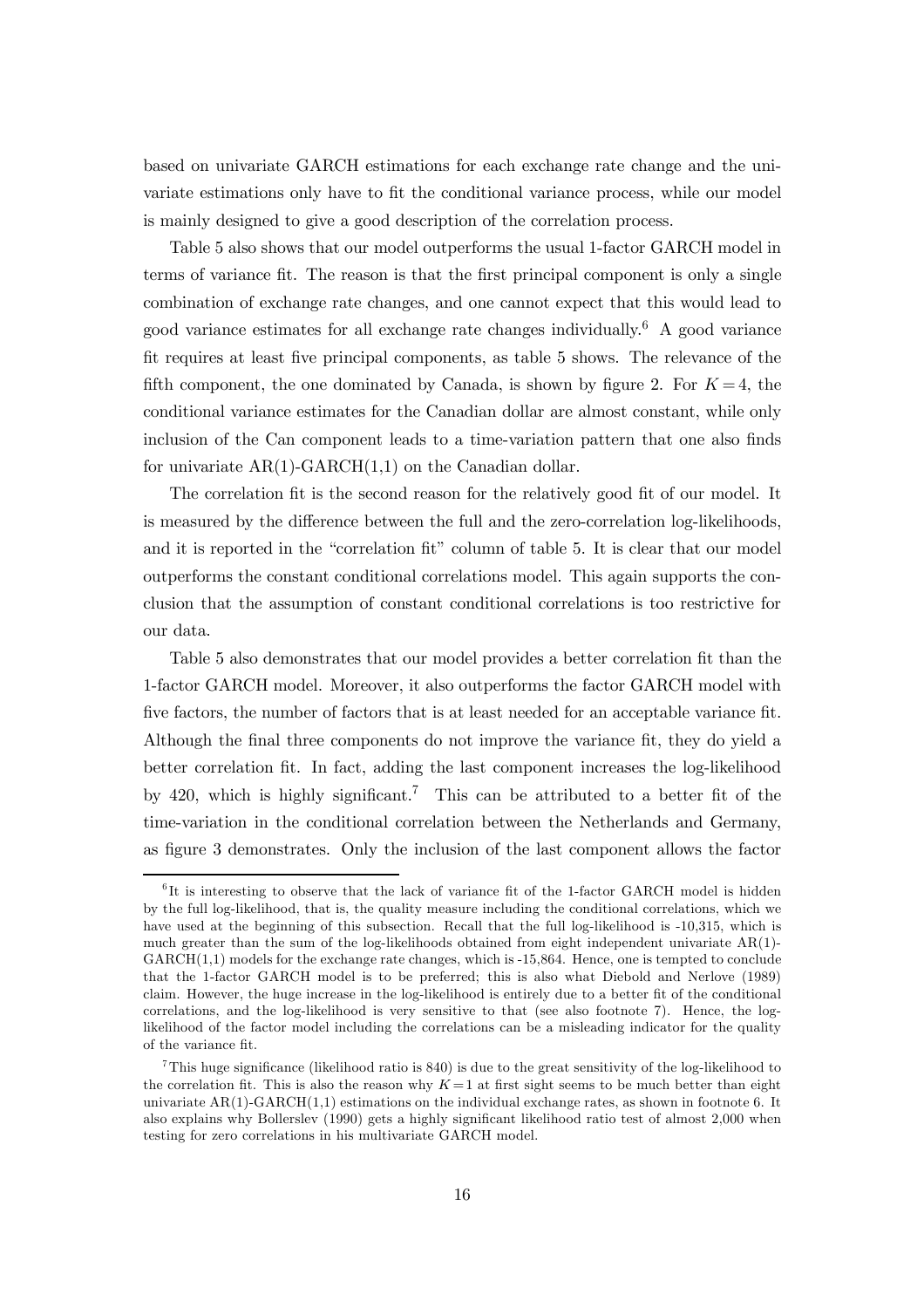GARCH model to capture that since the mid eighties the monetary policy of the Dutch central bank is mainly attributed to keeping the guilder-mark rate stable, so that both currencies move more closely together than before.

In summary, the conclusion from this subsection is that our model results in a better Öt than two popular multivariate GARCH models, namely the Bollerslev (1990) model and the usual factor GARCH model. This holds especially for the correlations, which we are particularly interested in.

## 5 Conclusion

In this paper we analyze exchange rate correlations over time. For that, we introduce a new multivariate GARCH model. It describes the exchange rate changes indirectly through their principal components and assumes that the conditional variances of the components govern the conditional exchange rate correlations. We show that this is quite realistic, both from an economic and empirical point of view. Moreover, the indirect approach implies that the model is very easy to estimate, as it only requires several univariate GARCH estimations to estimate the full multivariate model.

The empirical results show that the model provides a better fit than existing models. First, it outperforms the popular constant conditional correlations model of Bollerslev (1990) with respect to the correlation Öt. This is not surprising, as the data show clear evidence of time-variation in the conditional correlations and only our model can capture that. Second, our model provides a better variance and correlation fit than usual factor GARCH models. This is explained by the fact that our model can be viewed as a factor GARCH model with the maximum number of factors and that the factors neglected in usual factor GARCH contain important information for exchange rate variances and correlations.

Given the outperformance qua fit, we use our model to analyze the correlations between eight U.S. dollar exchange rates over the post-Bretton-Woods period. We find that these correlations were highest in the eighties and then decreased in the nineties. Hence, exchange rates have become more loosely instead of closely tied. This originates from the EMS crash in 1992, making several European exchange rates less correlated. Moreover, the EMS - yen correlations have decreased because of the combination of more stable EMS - U.S. dollar rates and a long swing in the yen - dollar rate.

So far, we have concentrated on GARCH in a multivariate setting. However, it is important to realize that our indirect approach via the principal components is not restricted to GARCH. In fact, any univariate model for the principal components can be used to derive a practical multivariate model. This offers a wide range of applications of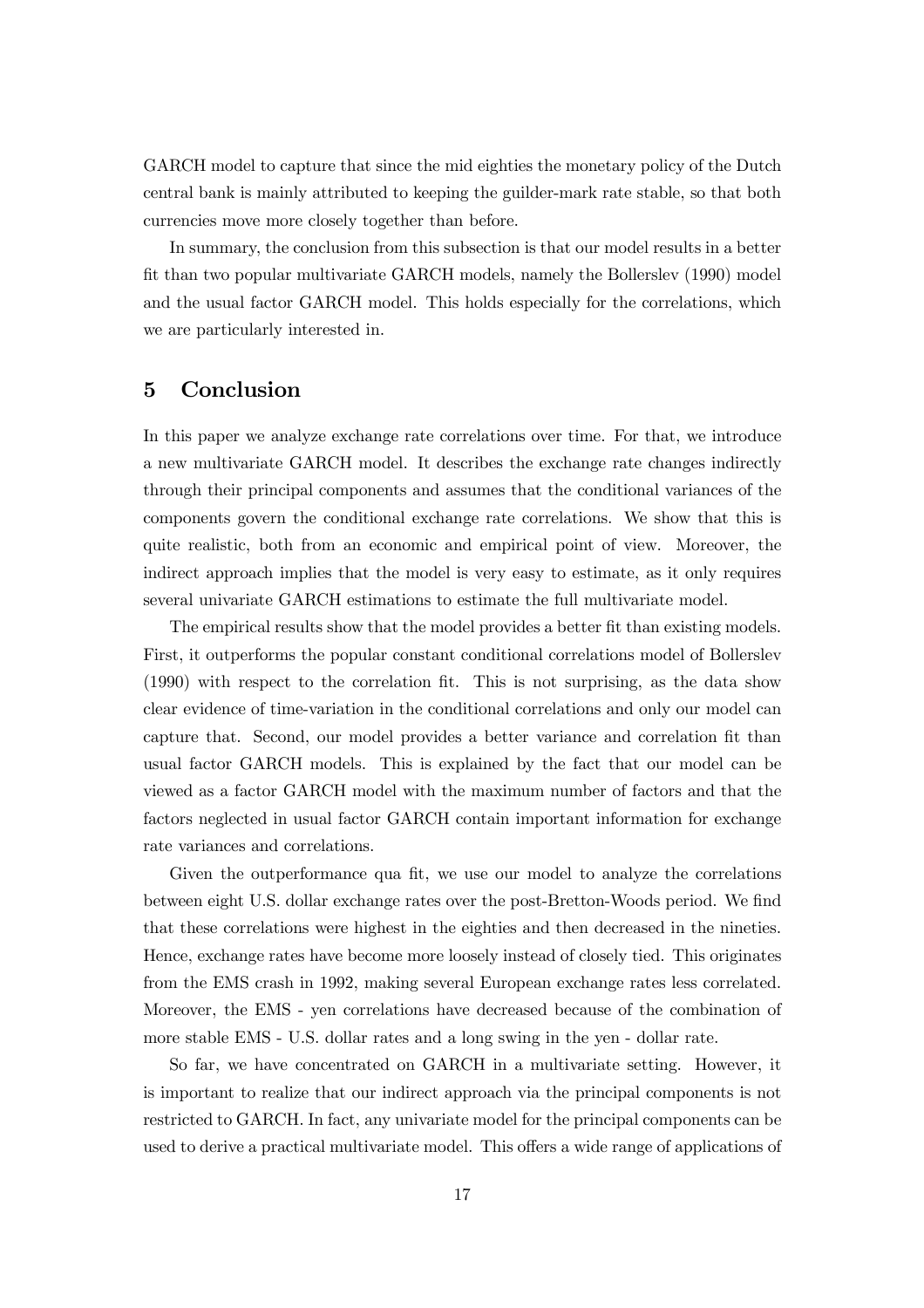our approach. For instance, when analyzing stock or bond return correlations, one can take account of asymmetric volatilities, GARCH-in-mean effects and other deviations from standard GARCH (see Bollerslev et al. (1992)). Furthermore, our approach can form the basis for multivariate extensions of other volatility models, such as stochastic volatility, regime-switching GARCH and fractionally integrated GARCH. This is left for future research.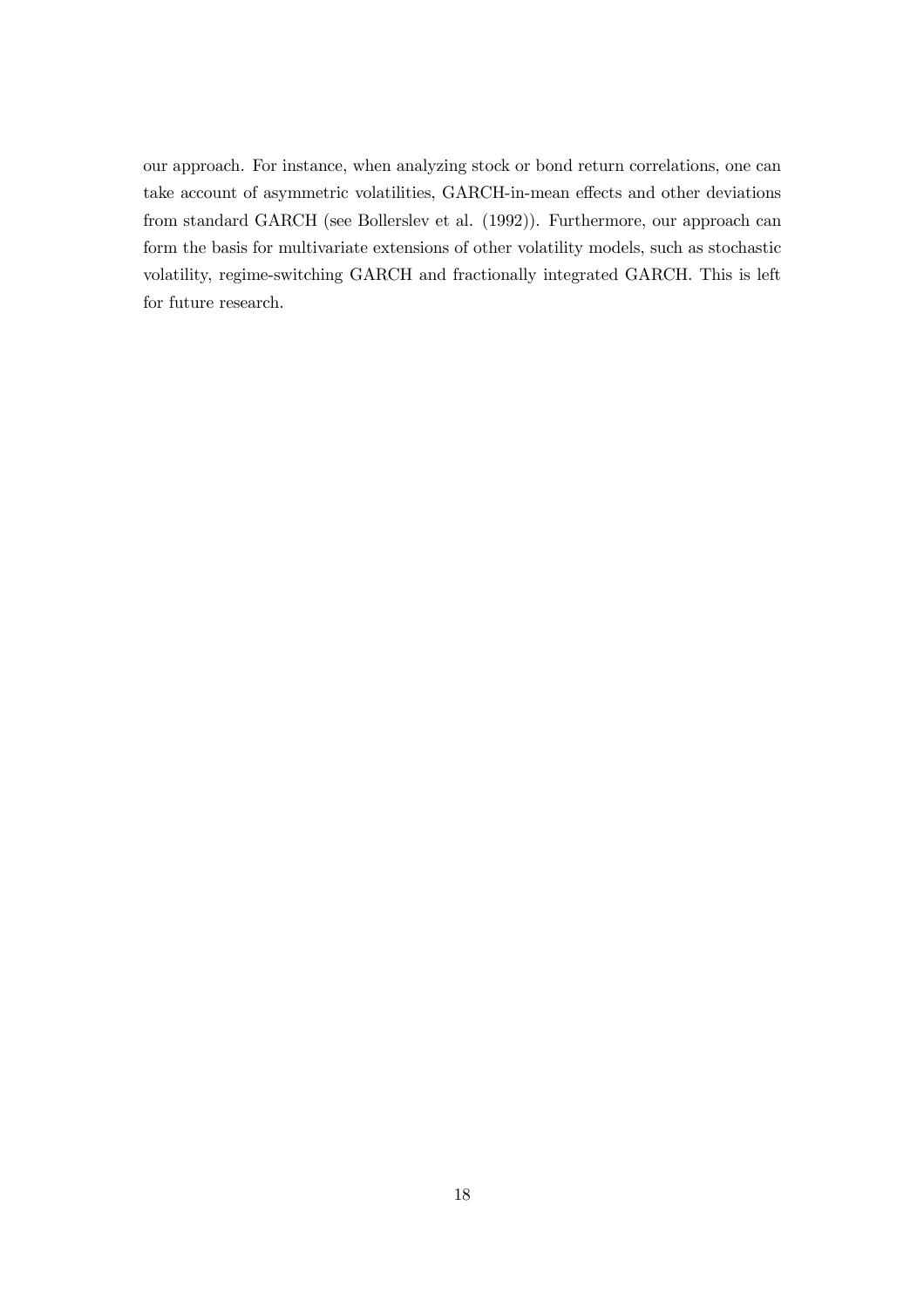## Appendix: Our Model is a Special Factor GARCH Model

In this appendix we demonstrate that our model of subsection 2.1 is a factor GARCH model with as many factors,  $K$ , as exchange rates,  $I$ . For that, we first define what we actually mean by the K-factor GARCH model. As in the main text, we concentrate on the conditional mean and variance of exchange rate changes. The final factor GARCH specification of these moments is derived in two stages.

To obtain the Örst factor GARCH formulation, we split the vector of exchange rate changes  $s_t$  into

$$
s_t = \mu_t + \varepsilon_t,\tag{8}
$$

where  $\mu_t = E_{t-1}\{s_t\}$  and  $\varepsilon_t$  is the innovation. The central idea of the factor model is that  $\varepsilon_t$  has a systematic and an unsystematic part, where the systematic part is a linear combination of K unobserved factors  $\varphi_{kt}$ :

$$
\varepsilon_t = \Lambda \varphi_t + \upsilon_t,\tag{9}
$$

where  $\varphi_t = (\varphi_{1t},\ldots,\varphi_{Kt})'$  is the K-vector of common factors,  $\Lambda$  is the  $I \times K$  fullcolumn-rank matrix of factor loadings, and  $v_t$  denotes the unsystematic, exchange rate specific change. We assume that  $E_{t-1}\{\varphi_t\}= 0$  and  $E_{t-1}\{v_t\}= 0$  to ensure  $E_{t-1}\{\varepsilon_t\}= 0$ 0. Moreover, let  $V_{t-1}\{\varphi_t\}$  denote the time-varying conditional variance of  $\varphi_t$ .<sup>8</sup> Let  $V_{t-1}\{v_t\}$  be the variance of  $v_t$ , which we assume constant over time  $(V_{t-1}\{v_t\}=V\{v_t\}),$ as in Engel et al. (1990). Finally, we have  $Cov_{t-1}\{\varphi_t, v_t\}= 0$ .

The main effect of the factor model is that it puts structure onto the innovation  $\varepsilon_t$ . However, as in Engle et al. (1990), the factor idea can also be used to specify the expected exchange rate changes  $\mu_t$ . This makes  $\mu_t$  the sum of a systematic part, which is attributed to the factors, and an unsystematic part. More formally,

$$
\mu_t = \Lambda \mu_t^{\varphi} + \mu^{\upsilon},\tag{10}
$$

where the systematic part is a linear combination of a K-vector of common sources of expected depreciation,  $\mu_t^{\varphi}$ , and the unsystematic part is an *I*-vector of exchange rate specific expected depreciations, which we assume constant over time  $(\mu_t^v = \mu^v)$ .

Specifications  $(8)$ ,  $(9)$  and  $(10)$  lead to the first formulation of the factor GARCH model in terms of the moments of interest:

$$
E_{t-1}\{s_t\} = \Lambda \mu_t^{\varphi} + \mu^{\upsilon}
$$
  
\n
$$
V_{t-1}\{s_t\} = \Lambda V_{t-1}\{\varphi_t\}\Lambda' + V\{\upsilon_t\}.
$$
\n(11)

<sup>&</sup>lt;sup>8</sup>Note that we do not impose diagonality of  $V_{t-1}\{\varphi_t\}$ . Diagonality has been commonly used in the literature to help identify  $\Lambda$ . Later on, we will introduce another, very convenient way to identify  $\Lambda$ .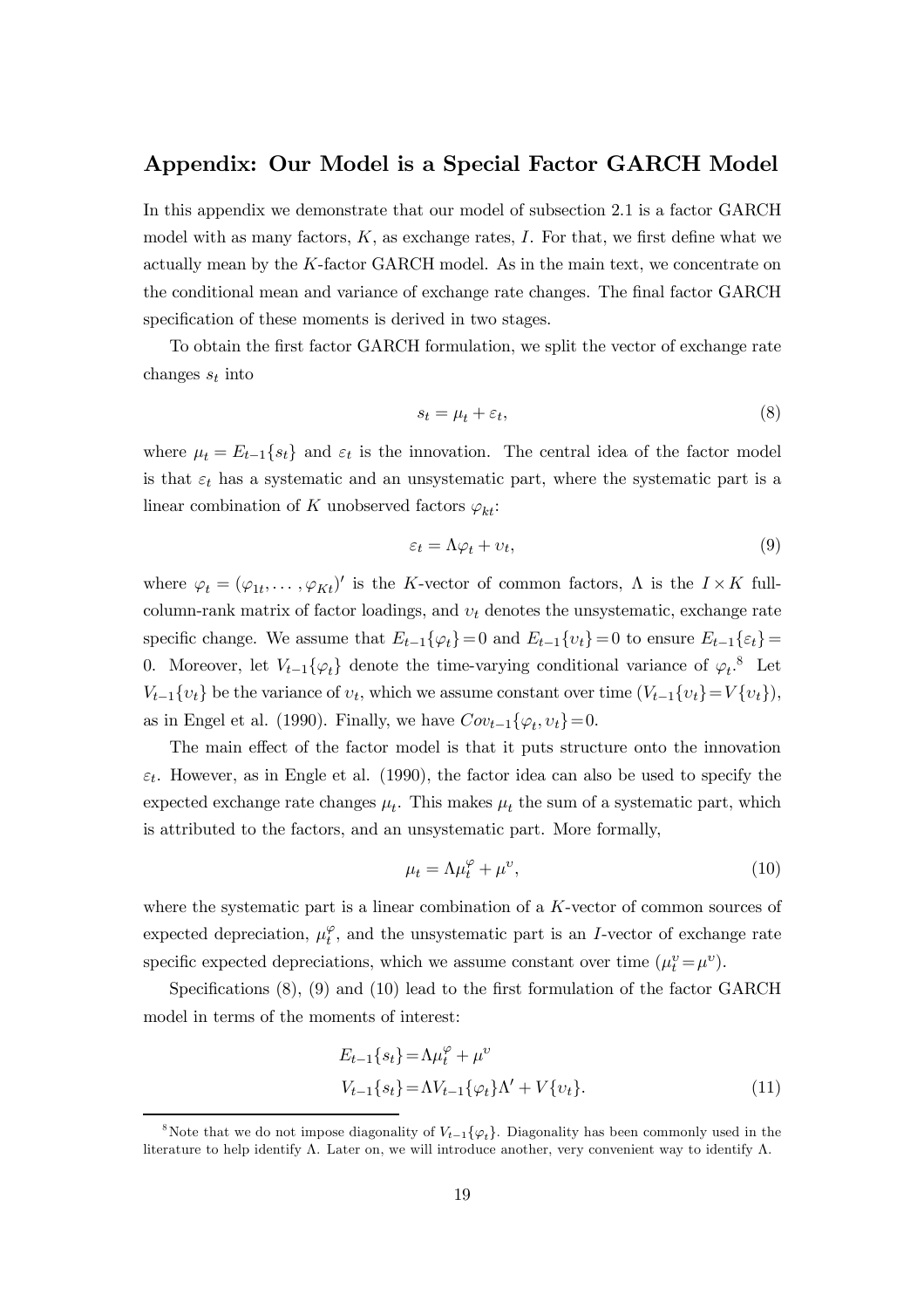This holds for all  $K \in \{1,\ldots,I\}$ . Note that for  $K = I$ , the case we are particularly interested in, the parameters  $\mu^v$  and  $V\{v_t\}$  are zero, because in that case  $\varepsilon_t$  ( $\mu_t$ ) is one-to-one related to  $\varphi_t$   $(\mu_t^{\varphi})$ .

The factor model in its current format cannot be estimated because of two problems. The first one is that the systematic and unsystematic innovations,  $\varphi_t$  and  $v_t$ , are not observed separately, so that the parameters are, in general, not directly estimable. The second problem is caused by a rotational indeterminacy in the definition of the factors, which makes  $\Lambda$  unidentified. We now solve both problems in turn, so as to derive the second factor GARCH moment specification.

As shown by Engle et al. (1990), the first problem can be solved by substituting the unobserved factors  $\varphi_t$  by an expression based on an observed K-vector that is closely related (but not equal) to the factors in a sense that is explained at the end of footnote 10. Similar to many other papers (for instance, see Ng et al. (1992)), we take  $K$  principal components of  $s_t$  to form this factor representing vector, and we assume that they are conditionally uncorrelated and that each of them follows an  $AR(1)-GARCH(1,1)$  model. Hence, the factor representing vector is a K-dimensional subvector of  $f_t$ , the vector of all I principal components described by (1) and (2). For simplicity of notation, let us denote this subvector of  $f_t$  also by  $f_t$ , and let W also denote the  $I\times K$  full-column-rank matrix of component weights that defines the subvector by  $f_t = W's_t$ . Using (11), this implies that

$$
E_{t-1}\{f_t\} = W'\Lambda\mu_t^{\varphi} + W'\mu^{\nu}
$$
  

$$
V_{t-1}\{f_t\} = W'\Lambda V_{t-1}\{\varphi_t\}\Lambda'W + W'V\{v_t\}W.
$$
 (12)

Since  $W'$ A is invertible, we can solve  $\mu_t^{\varphi}$  and  $V_{t-1}\{\varphi_t\}$  from these equations and substitute the results in (11). This gives

$$
E_{t-1}\{s_t\} = \Lambda(W'\Lambda)^{-1}E_{t-1}\{f_t\} - \Lambda(W'\Lambda)^{-1}W'\mu^{\nu} + \mu^{\nu}
$$
\n(13)  
\n
$$
V_{t-1}\{s_t\} = \Lambda(W'\Lambda)^{-1}V_{t-1}\{f_t\}(\Lambda'W)^{-1}\Lambda' - \Lambda(W'\Lambda)^{-1}W'V\{\nu_t\}W(\Lambda'W)^{-1}\Lambda' + V\{\nu_t\}.
$$

The main difference with  $(11)$  is that  $(13)$  contains only parameters related to the unsystematic innovation  $v_t$ , not related to the factors  $\varphi_t$ , as the observable  $f_t$  has taken the role of  $\varphi_t$ . Therefore, using the principal components has solved the first problem.

The second problem with (11) is caused by a rotational indeterminacy in the unobserved factors, so that  $\Lambda$  is not identified. That is, if a certain combination of  $\Lambda$ ,  $\mu_t^{\varphi}$ and  $\varphi_t$  gives the true conditional moments of  $s_t$ , then, for any invertible K $\times$ K-matrix Q, the oblique rotations  $\Lambda Q$ ,  $Q^{-1}\mu_t^{\varphi}$  and the oblique factors  $Q^{-1}\varphi_t$  yield the same conditional moments. Formula (13) shows this problem again. Since  $\Lambda$  only occurs in the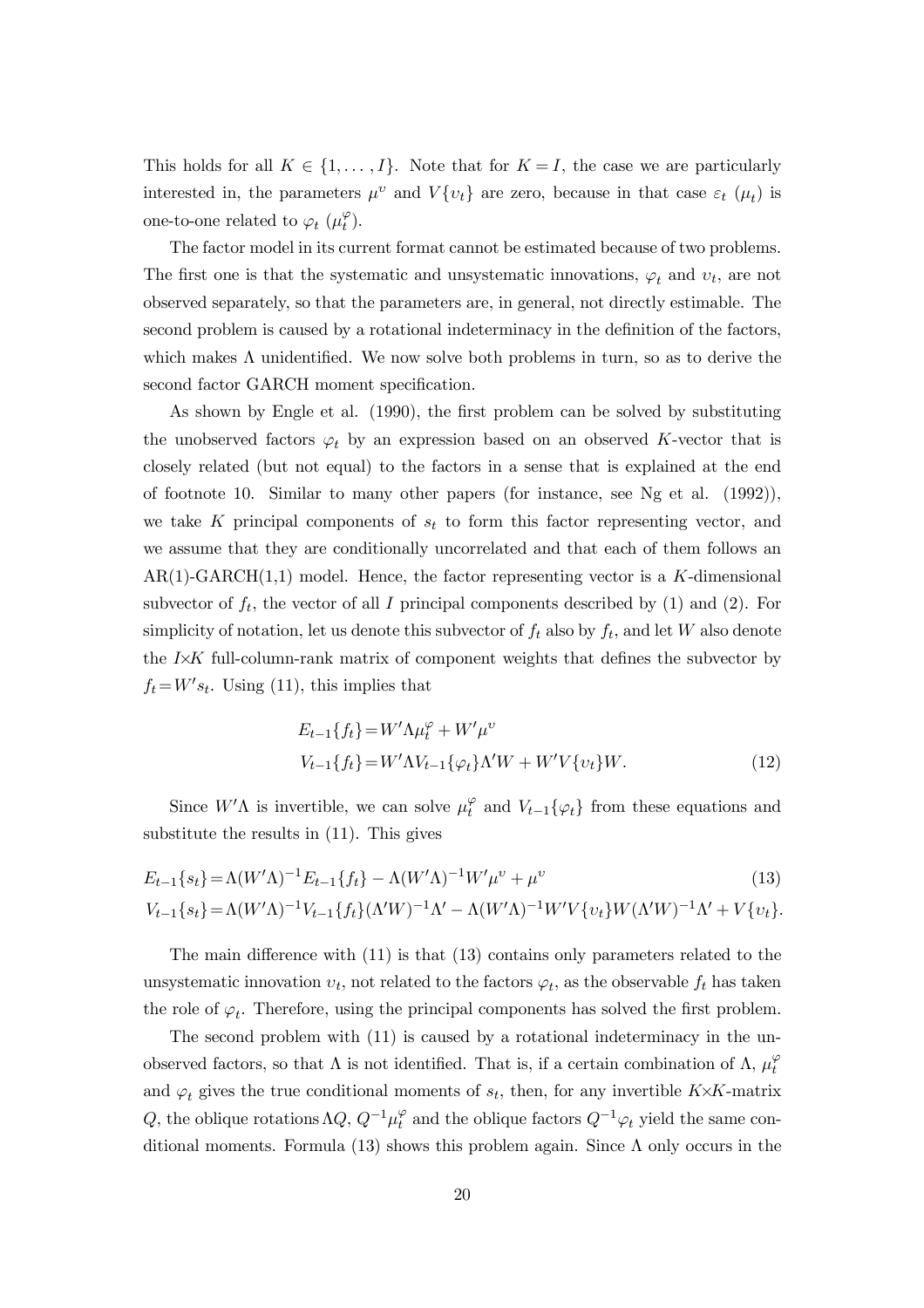combination  $\Lambda (W^{\prime }\Lambda )^{-1}$ , it is only identified if we can derive its I $\cdot K$  unknown elements from a particular value of  $\Lambda (W^{\prime }\Lambda )^{-1}$ , say A. However, this is impossible, since there are only  $I \cdot K - K^2$  independent equations in  $\Lambda (W' \Lambda)^{-1} = A$ .<sup>9</sup> Therefore, we need  $K^2$ normalizing restrictions on  $\Lambda$ . Considering (13), it is very convenient to use  $W' \Lambda = I_K$ , where  $I_K$  is the K $\times$ K identity matrix.<sup>10</sup> We will see below that this normalization is crucial for proving that our model is an I-factor GARCH model.

Having solved both problems, we can present the second and final factor GARCH formulation, which is commonly used in the literature:

$$
E_{t-1}\{s_t\} = \gamma + \Lambda E_{t-1}\{f_t\}
$$
  

$$
V_{t-1}\{s_t\} = \Omega + \Lambda V_{t-1}\{f_t\}\Lambda',
$$
 (14)

where  $\gamma = (I_I - \Lambda W')\mu^{\nu}$  and  $\Omega = V\{v_t\} - \Lambda W'V\{v_t\}W\Lambda'$  are the time-constant parts in the mean and variance, respectively. Note that these parts are zero in case of  $K = I$ , because then  $\mu^v$  and  $V\{v_t\}$  are zero.

Although some similarities with our model of section 2 have already become clear, it may not yet be clear that our model exactly equals the factor GARCH model for  $K = I$ . The final link is provided by our factor GARCH normalization  $W' \Lambda = I_K$ . In case of  $K = I$ , this normalization and the orthogonality of W imply that  $\Lambda = (W')^{-1} = W$ . Therefore, relation (14), where  $\gamma$  and  $\Omega$  are zero because of  $K = I$ , is the same as the second part of our model, that is, formula  $(3)$ . Because the model for the I principal components is also the same, our model is indeed a special factor GARCH model in which the number of factors equals the number of exchange rates.

<sup>&</sup>lt;sup>9</sup>The system  $\Lambda (W' \Lambda)^{-1} = A$  is equivalent to  $(I_I - AW')\Lambda = 0$ , where  $I_I$  is the identity matrix of dimension I. To compute the rank of  $I_I - AW'$ , we first note that  $AW'$  is idempotent, since  $W'A = I_K$ . Hence, the rank of  $I_I - AW'$  is  $r(I_I - AW') = I - r(AW')$ . Moreover,  $r(AW') = K$ , since both A and W' have rank K. Therefore, the rank of  $I_I - AW'$  is  $I - K$ , so that the system  $(I_I - AW')\Lambda = 0$ contains exactly  $(I - K) \cdot K$  independent equations.

 $10$ This normalization has three interesting characteristics. First, it directly reduces the number of free parameters, which makes estimation simpler. For instance, for  $K = 7$  and  $I = 8$ , it implies that only seven factor loadings have to be estimated instead of 56.

The second characteristic of our normalization is that it is necessary and sufficient. This is in contrast with the sufficient identifying restrictions employed by Sentana (1992) and King, Sentana and Wadhwani (1994), who impose  $V\{\varphi_t\}=I_K$  for the conditional variance of the factors to identify  $\Lambda$  (except for column sign).

Finally, our normalization explains in what sense the principal components are "closely related" to the factors. Using  $W'\Lambda = I_K$  in the conditional variance of  $f_t$ , which is  $V_{t-1}\lbrace f_t \rbrace = W'\Lambda V_{t-1}\lbrace \varphi_t \rbrace \Lambda' W +$  $W'V\{v_t\}W$ , shows that the conditional variance of each component  $f_{kt}$  is perfectly correlated with that of the k-th factor  $\varphi_{kt}$ . This is why the  $f_{kt}$  are called "factor representing portfolios" in Engle et al. (1990).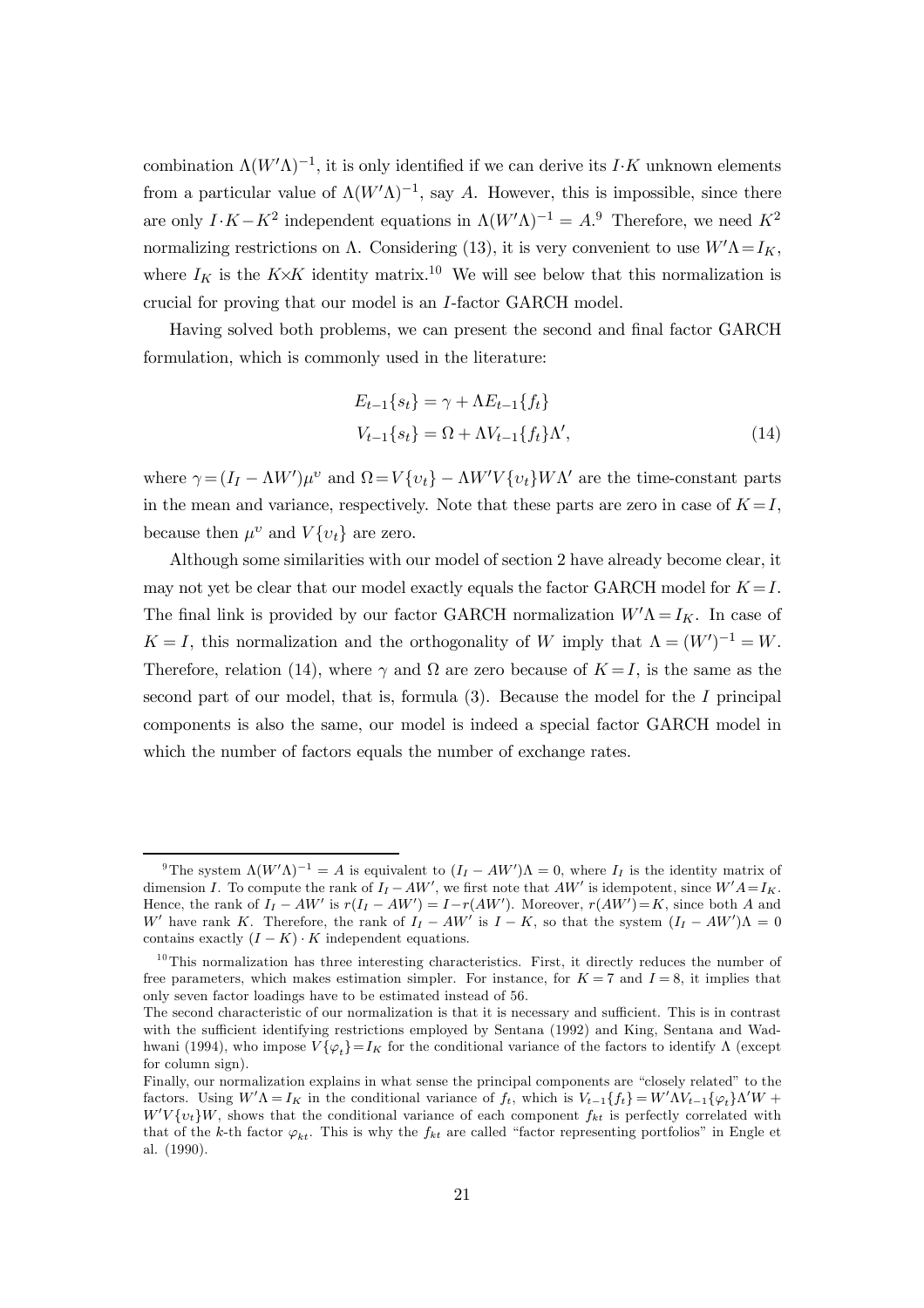# References

- Andersen, T.G., T. Bollerslev, F.X. Diebold and P. Labys (1999), "The Distribution of Exchange Rate Volatility," NBER Working Paper No. 6961.
- Baillie, R.T., T. Bollerslev and H.O. Mikkelsen (1996), "Fractionally Integrated Generalized Autoregressive Conditional Heteroskedasticity," Journal of Econometrics, 74, 3-30.
- Bartholomew, D.J. (1987), Latent Variable Models and Factor Analysis, London: Charles Griffin.
- Bertero, E. and C. Mayer (1990), "Structure and Performance: Global Interdependence of Stock Markets around the Crash of October 1987," European Economic Review, 34, 1155-1180.
- Bollerslev, T. (1990), "Modelling the Coherence in Short-Run Nominal Exchange Rates: A Multivariate GARCH Approach," Review of Economics and Statistics, 72, 498-505.
- Bollerslev, T., R.Y. Chou and K.F. Kroner (1992), "ARCH Modeling in Finance," Journal of Econometrics, 52, 5-59.
- Bollerslev, T., R.F. Engle and J.M. Wooldridge (1988), "A Capital Asset Pricing Model with Time-Varying Covariances," Journal of Political Economy, 96, 116-131.
- Darbar, S.M. and P. Deb (1997), "Co-Movements in International Equity Markets," Journal of Financial Research, 20, 305-322.
- Diebold, F.X. and M. Nerlove (1989), "The Dynamics of Exchange Rates Volatility: A Multivariate Latent Factor ARCH Model," Journal of Applied Econometrics, 4, 1-21.
- Engle, R.G. and K.F. Kroner (1995), "Multivariate Simultaneous Generalized ARCH," Econometric Theory, 11, 122-150.
- Engle, R.F., V.K. Ng and M. Rothschild (1990), "Asset Pricing with a Factor-ARCH Covariance Structure: Empirical Estimates for Treasury Bills," Journal of Econometrics, 45, 213-237.
- Fiorentini, G., E. Sentana and N. Shephard (1998), "Exact Likelihood-Based Estimation of Conditionally Heteroskedastic Factor Models," Paper presented at Econometric Society European Meeting 98, Berlin.
- Ghysels, E., A. Harvey and E. Renault (1996), "Stochastic Volatility," in: Maddala, G.S. and C.R. Rao (eds.), Handbook of Statistics, 14, Amsterdam: North Holland, 119-191.
- Gray, S.F. (1996), "Modeling the Conditional Distribution of Interest Rates as a Regime-Switching Process," Journal of Financial Economics, 42, 27-62.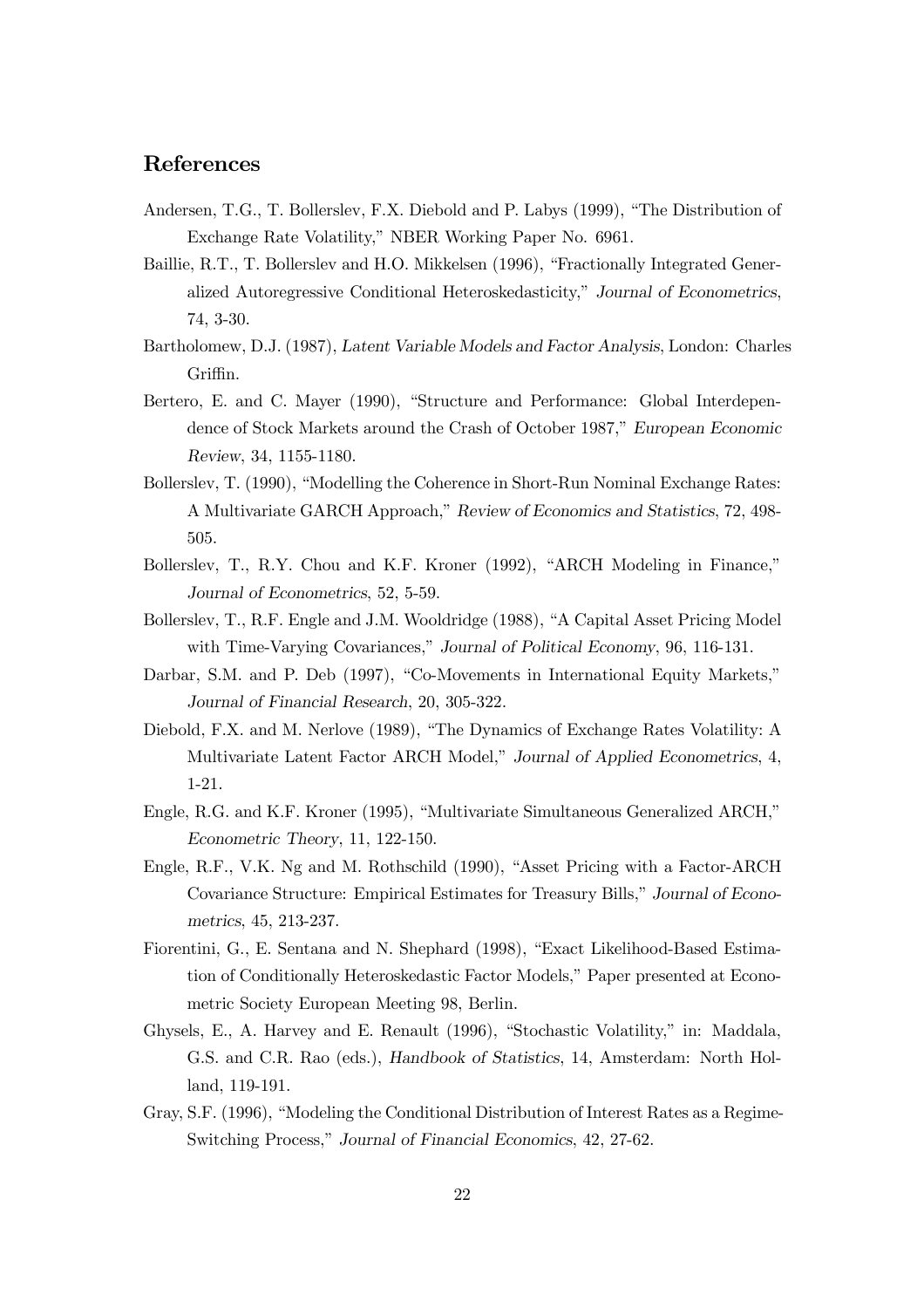- King, M., E. Sentana and S. Wadhwani (1994), "Volatility and Links between National Stock Markets," Econometrica, 62, 901-933.
- Klaassen, F.J.G.M. (1998), "Improving GARCH Volatility Forecasts," CentER for Economic Reseach, Tilburg University, Discussion Paper No. 9852.
- Klaassen, F.J.G.M. (1999), "Purchasing Power Parity: Evidence from a New Test," CentER for Economic Reseach, Tilburg University, Discussion Paper No. 9909.
- Koch, P.D. and T.W. Koch (1991), "Evolution in Dynamic Linkages across National Stock Indexes," Journal of International Money and Finance, 10, 231-251.
- Krugman, P.R. and M. Obstfeld (1991), International Economics: Theory and Policy, New York: Harper Collins.
- Lin, W.-L. (1992), "Alternative Estimators for Factor GARCH Models A Monte Carlo Comparison," Journal of Applied Econometrics, 7, 259-279.
- Longin, F. and B. Solnik (1995), "Is the Correlation in International Equity Returns Constant: 1960-1990?" Journal of International Money and Finance, 14, 3-26.
- Ng, V., R.F. Engle and M. Rothschild (1992), "A Multi-Dynamic-Factor Model for Stock Returns," Journal of Econometrics, 52, 245-266.
- Pagan, A.R. and G.W. Schwert (1990), "Alternative Models for Conditional Stock Volatility," Journal of Econometrics, 45, 267-290.
- Sentana, E. (1992), "Identification of Multivariate Conditionally Heteroskedastic Factor Models," London School of Economics, Discussion Paper No. 139.
- West, K.D. and D. Cho (1995), "The Predictive Ability of Several Models of Exchange Rate Volatility," Journal of Econometrics, 69, 367-391.
- White, H. (1980), "A Heteroskedasticity-Consistent Covariance Matrix Estimator and a Direct Test for Heteroskedasticity," Econometrica, 48, 817-838.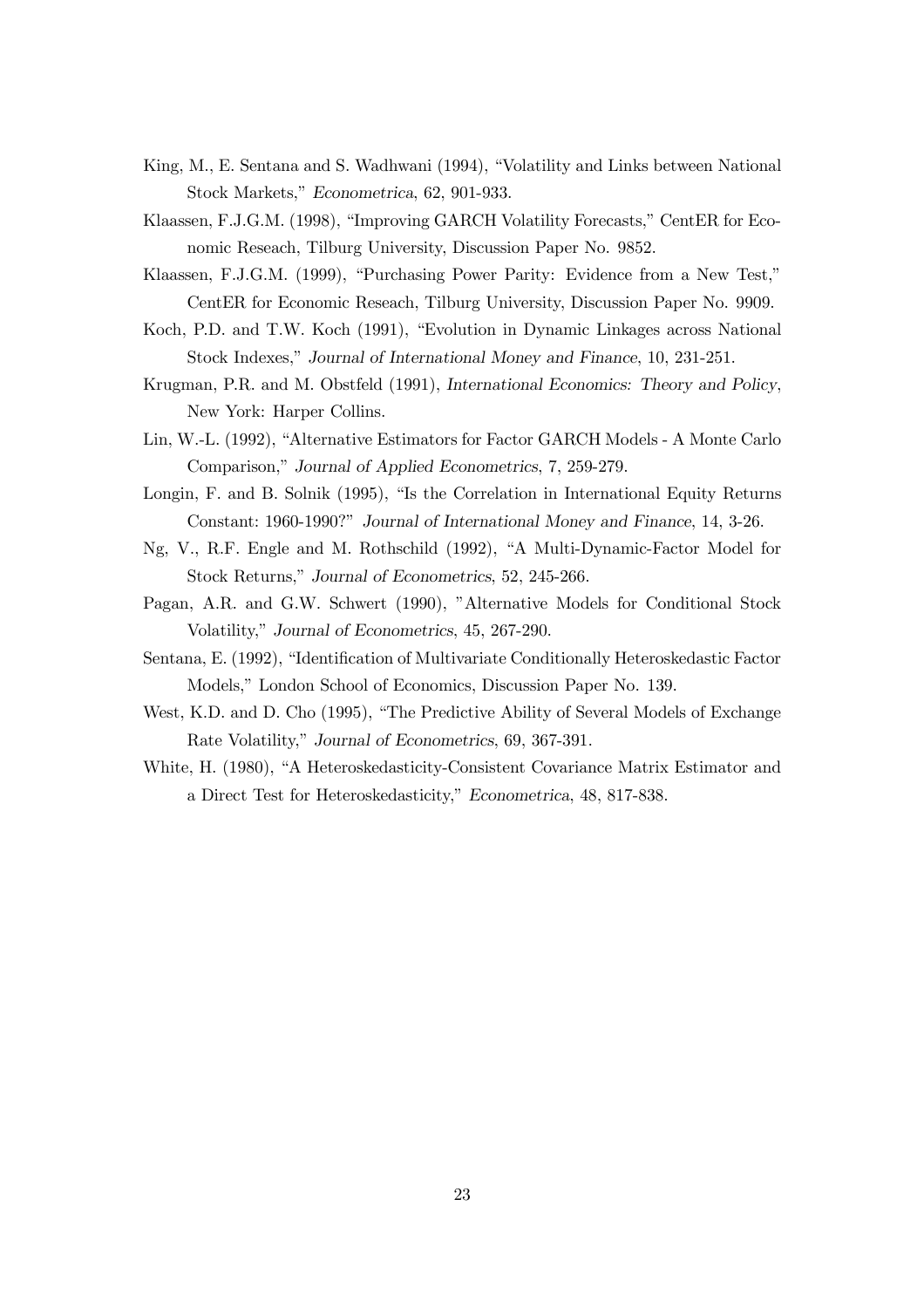|                                                         | Bel      | Can      | Fra      | Ger      | Ita      | Jap      | Neth     | U.K.     |
|---------------------------------------------------------|----------|----------|----------|----------|----------|----------|----------|----------|
| Mean                                                    | 0.00     | $-0.03$  | $-0.02$  | 0.03     | $-0.08$  | 0.07     | 0.02     | $-0.03$  |
| Variance                                                | 2.11     | 0.38     | 2.06     | 2.14     | 2.06     | 2.11     | 2.09     | 2.13     |
| Skewness                                                | $-0.26$  | $-0.57$  | $-0.25$  | $-0.14$  | $-0.59$  | 0.53     | $-0.14$  | $-0.40$  |
| Excess kurtosis                                         | 1.92     | 6.78     | 2.34     | 1.70     | 6.38     | 2.01     | 1.90     | 3.00     |
| Cross-currency corr. $\bar{\rho}$                       | 0.71     | 0.13     | 0.71     | 0.72     | 0.64     | 0.47     | 0.73     | 0.59     |
| Autocorr. $s_{it}$ : $\rho_1$                           | $0.07*$  | 0.01     | $0.06*$  | $0.07*$  | 0.02     | 0.05     | $0.07*$  | 0.04     |
|                                                         | (0.03)   | (0.04)   | (0.03)   | (0.03)   | (0.04)   | (0.04)   | (0.03)   | (0.04)   |
| Autocorr. $s_{it}$ : $\ddot{Q}_{10}$                    | 14.82    | 7.35     | 14.63    | 14.07    | 11.78    | $22.57*$ | 13.31    | 6.05     |
|                                                         | [0.14]   | [0.69]   | [0.15]   | [0.17]   | [0.30]   | [0.01]   | [0.21]   | [0.81]   |
| Autocorr. $s_{it}^2$ : $\rho_1^s$                       | $0.09*$  | $0.15*$  | 0.05     | 0.04     | $0.10*$  | $0.20*$  | $0.07*$  | $0.21*$  |
|                                                         | (0.03)   | (0.03)   | (0.03)   | (0.03)   | (0.03)   | (0.03)   | (0.03)   | (0.03)   |
| Autocorr. $s_{it}^2$ : $Q_{10}^s$                       | $48.66*$ | $36.53*$ | $52.49*$ | 57.60*   | 134.20*  | 92.03*   | 56.24*   | 151.82*  |
|                                                         | [0.00]   | [0.00]   | [0.00]   | [0.00]   | [0.00]   | [0.00]   | [0.00]   | [0.00]   |
| Autocorr. $s_{it} \cdot s_{it}$ : $\rho_1^c$            | $0.07*$  | $0.07*$  | $0.07*$  | 0.05     | $0.08*$  | 0.05     | $0.06*$  | $0.06*$  |
|                                                         | (0.03)   | (0.03)   | (0.03)   | (0.03)   | (0.03)   | (0.03)   | (0.03)   | (0.03)   |
| Autocorr. $s_{it} \cdot s_{it}$ : $\overline{Q_{10}^c}$ | 57.01*   | 18.46*   | $61.79*$ | $57.76*$ | $61.95*$ | $34.64*$ | $55.81*$ | $82.21*$ |
|                                                         | [0.00]   | [0.05]   | [0.00]   | [0.00]   | [0.00]   | [0.00]   | [0.00]   | [0.00]   |
| Constancy of                                            | 19.76*   | $21.70*$ | $22.34*$ | $20.30*$ | 21.38*   | 17.94*   | 20.38*   | $22.61*$ |
| conditional corr.                                       | [0.00]   | [0.00]   | [0.00]   | [0.00]   | [0.00]   | [0.00]   | [0.00]   | [0.00]   |

Table 1: Moments of exchange rate changes and autocorrelation tests

Standard errors in parentheses and p-values in square brackets;  $*$  is significant at  $5\%$  level.

The correlation measure  $\bar{\rho}$  is the average of the sample correlation coefficients of the series under consideration with all seven other series.

The first-order autocorrelation,  $\rho_1$ , is estimated as the slope coefficient in a regression of the change in exchange rate i,  $s_{it}$ , on the first lagged change,  $s_{it-1}$ , and a constant. The standard errors are based on White's (1980) heteroskedasticity-consistent asymptotic covariance matrix.

 $\tilde{Q}_{10}$  denotes a modified Box-Pierce type statistic that combines the first ten autocorrelations. Following Pagan and Schwert (1990), it is defined as the sum of the first ten squared normalized autocorrelation estimates, where the normalizing factors are the heteroskedasticity-consistent standard errors of the autocorrelation estimates.  $\tilde{Q}_{10}$  is asymptotically  $\chi_{10}^2$  distributed.

The first-order autocorrelation in the squared changes,  $\rho_1^s$ , and the Box-Pierce type statistic for the squared changes,  $Q_{10}^s$ , are similarly defined as  $\rho_1$  and  $\widetilde{Q}_{10}$ , respectively, although without the heteroskedasticity correction.

The seven first-order autocorrelations of the cross products  $s_{it} \cdot s_{jt}$  ( $j \neq i$ ) are averaged to save space; this average is denoted by  $\overline{\rho_i^c}$ . The number in parentheses is also the average standard error. Similarly,  $\overline{Q_{10}^c}$  denotes the mean of the seven Box-Pierce type statistics of the cross products; its p-value is based on a  $\chi_{10}^2$  distribution.

We test for constancy of the conditional correlations  $\rho_{t-1}\{s_{it}, s_{jt}\}\;$  by testing the constancy of  $Cov_{t-1}\{\varepsilon_{it},\varepsilon_{jt}\}/(V_{t-1}\{\varepsilon_{it}\}V_{t-1}\{\varepsilon_{jt}\})^{1/2}$ , where  $\varepsilon_{it}$  is the innovation in a univariate normal- $AR(1)-GARCH(1,1)$  model for  $s_{it}$ . The test amounts to regressing the estimated correlation,  $\widehat{\epsilon}_{it}\widehat{\epsilon}_{jt}/(\widehat{V}_{t-1}\{\varepsilon_{it}\})\widehat{V}_{t-1}\{\varepsilon_{jt}\})^{1/2}$ , on a constant, t and  $t^2$ , and then computing the Wald statistic for no effect of  $t$  and  $t^2$ . For space considerations, we only report the average over the seven possible Wald statistics for each *i*. The critical values are based on a  $\chi^2$  distribution.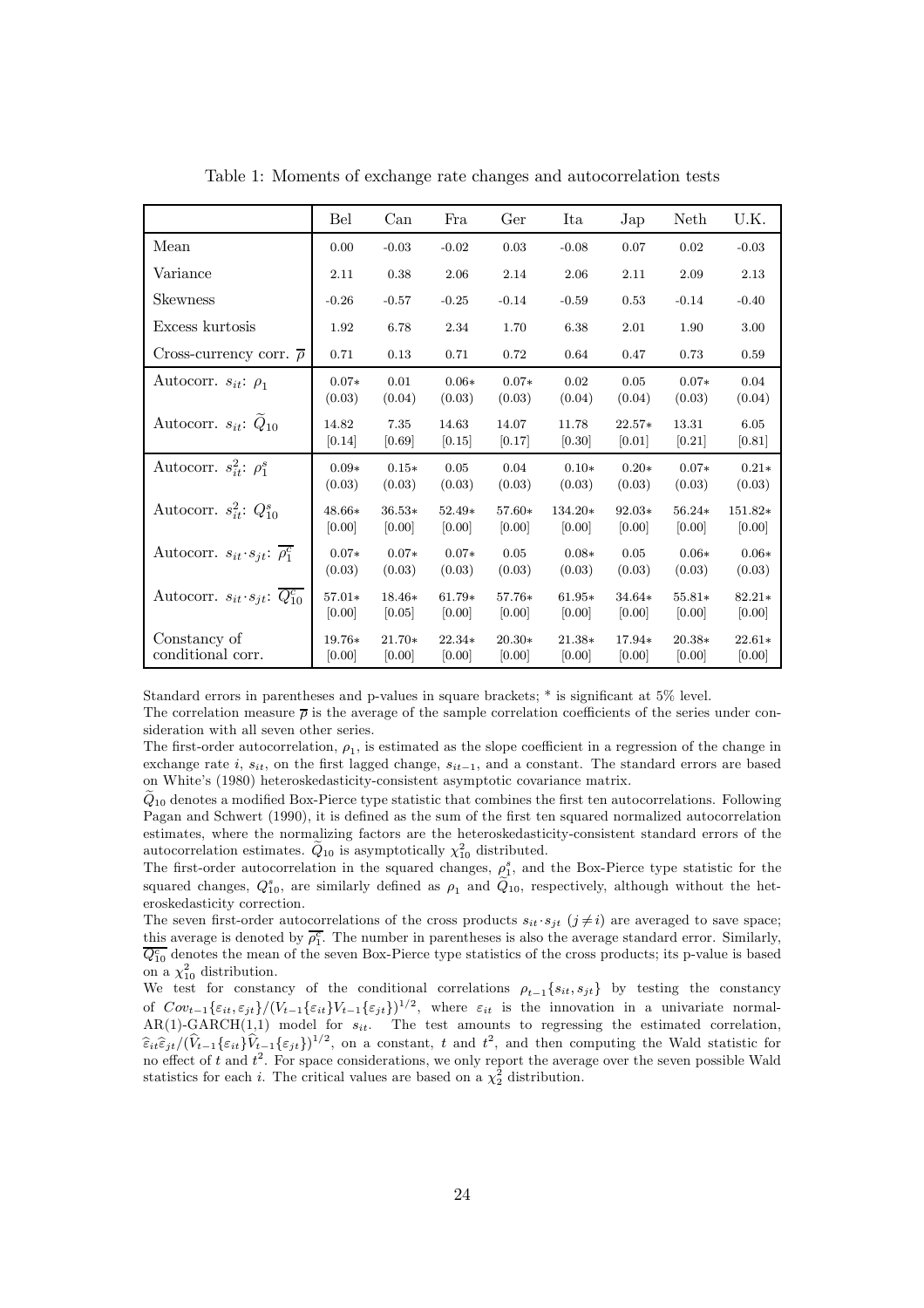|                | <b>EMS</b> | Jap     | U.K.       | Ita        | Can     | Fra        | Bel     | <b>Neth</b> |
|----------------|------------|---------|------------|------------|---------|------------|---------|-------------|
|                |            |         | <b>EMS</b> | <b>EMS</b> |         | <b>EMS</b> | $G + N$ | Ger         |
| Belgium        | 0.41       | $-0.09$ | $-0.23$    | $-0.22$    | 0.03    | $-0.40$    | 0.75    | 0.03        |
| Canada         | 0.03       | $-0.05$ | 0.12       | 0.10       | 0.99    | $-0.02$    | $-0.01$ | $-0.01$     |
| France         | 0.40       | $-0.07$ | $-0.15$    | $-0.05$    | 0.03    | 0.88       | 0.19    | $-0.03$     |
| Germany        | 0.42       | $-0.06$ | $-0.23$    | $-0.23$    | 0.02    | $-0.18$    | $-0.44$ | $-0.70$     |
| Italy          | 0.36       | $-0.19$ | $-0.02$    | 0.89       | $-0.11$ | $-0.13$    | $-0.02$ | $-0.01$     |
| Japan          | 0.28       | 0.94    | 0.14       | 0.09       | 0.01    | $-0.03$    | 0.02    | 0.01        |
| Netherlands    | 0.41       | $-0.07$ | $-0.22$    | $-0.20$    | 0.03    | $-0.12$    | $-0.46$ | 0.71        |
| U.K.           | 0.34       | $-0.22$ | 0.89       | $-0.19$    | $-0.11$ | $-0.03$    | $-0.00$ | $-0.00$     |
| Variance       | 11.60      | 1.31    | 0.85       | 0.58       | 0.36    | 0.22       | 0.13    | 0.04        |
| Expl. variance | 76.87      | 8.70    | 5.65       | 3.83       | 2.41    | 1.43       | 0.83    | 0.27        |

Table 2: Principal component weights

Each column contains the weights of the individual exchange rates changes in the sample principal components. The eight weighting vectors, named according to the dominating currencies, form the weighting matrix  $W$  in (1). Hence,  $W$  is the matrix of eigenvectors of the sample covariance matrix of the exchange rate changes (normalized at length one, so that the "weights" do not sum to one).

ìVarianceî denotes the sample variance of a principal component, which is equal to the corresponding eigenvalue.

ìExpl. varianceî denotes the percentage of the total variance explained by a principal component, that is, the sample variance of the component divided by the sum of the sample variances of the individual exchange rate changes (called the "total variance").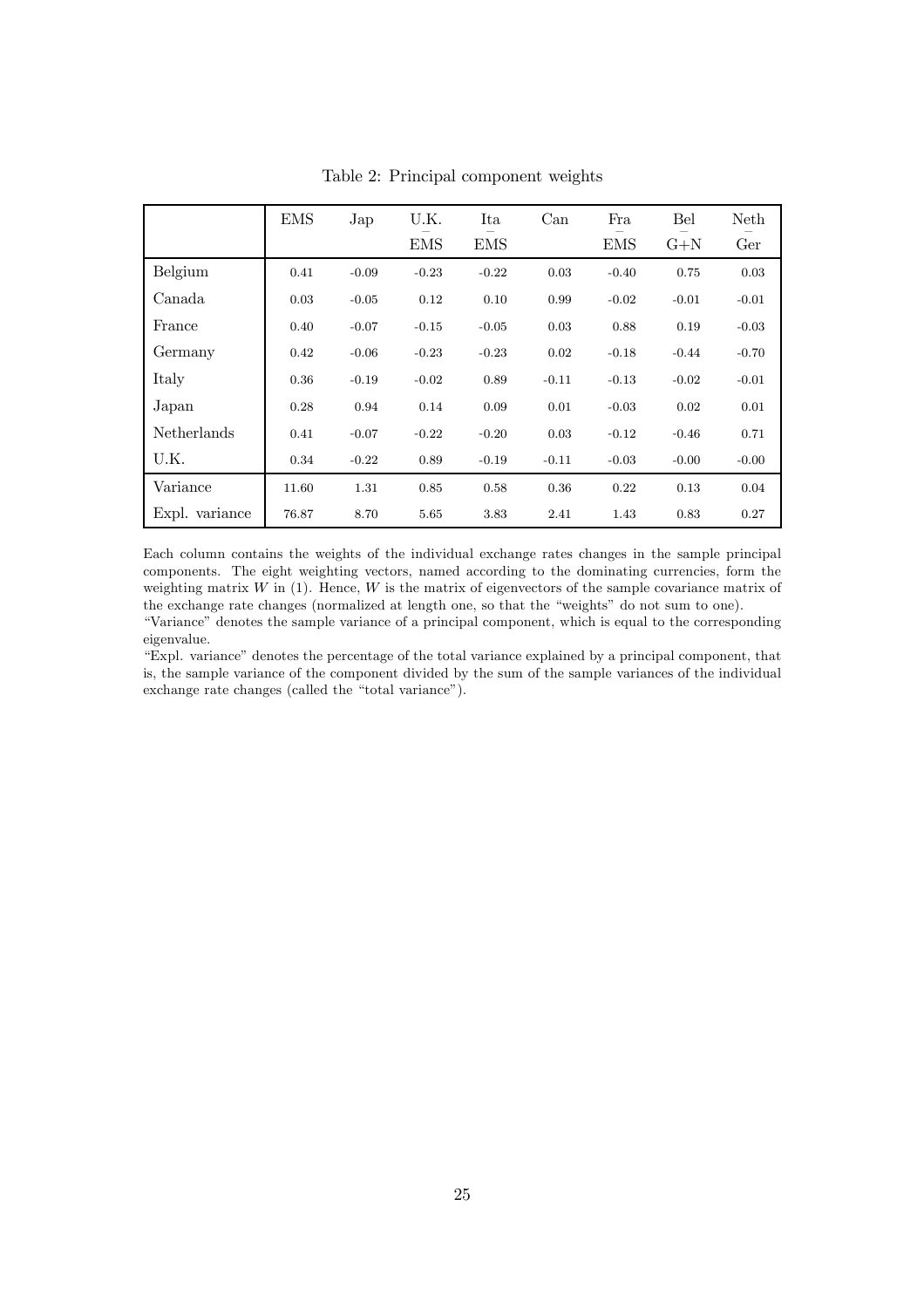|                         |          | <b>EMS</b>        | Jap               | U.K.              | Ita                | Can               | Fra                | Bel                | Neth               |
|-------------------------|----------|-------------------|-------------------|-------------------|--------------------|-------------------|--------------------|--------------------|--------------------|
|                         |          |                   |                   | <b>EMS</b>        | <b>EMS</b>         |                   | <b>EMS</b>         | $G+N$              | Ger                |
| Mean                    | $\mu$    | $-0.01$<br>(0.08) | $0.10*$<br>(0.03) | $-0.03$<br>(0.03) | $-0.04*$<br>(0.02) | $-0.01$<br>(0.02) | $-0.02*$<br>(0.01) | $-0.00$<br>(0.00)  | $-0.00$<br>(0.00)  |
| Autocorr.               | $\theta$ | 0.06<br>(0.03)    | $0.07*$<br>(0.03) | $0.09*$<br>(0.03) | $-0.00$<br>(0.04)  | 0.02<br>(0.03)    | $-0.15*$<br>(0.04) | $-0.30*$<br>(0.03) | $-0.25*$<br>(0.03) |
| Cond. var.<br>intercept | $\omega$ | 0.15<br>(0.08)    | $0.08*$<br>(0.03) | $0.16*$<br>(0.05) | $0.09*$<br>(0.01)  | $0.04*$<br>(0.01) | $0.00*$<br>(0.00)  | $0.00*$<br>(0.00)  | 0.00<br>(0.00)     |
| $\rm{ARCH}$             | $\alpha$ | $0.16*$<br>(0.03) | $0.13*$<br>(0.03) | $0.10*$<br>(0.03) | $0.38*$<br>(0.06)  | $0.16*$<br>(0.03) | $0.33*$<br>(0.05)  | $0.26*$<br>(0.03)  | $0.02*$<br>(0.00)  |
| GARCH                   | $\beta$  | $0.85*$<br>(0.03) | $0.82*$<br>(0.05) | $0.72*$<br>(0.08) | $0.51*$<br>(0.05)  | $0.74*$<br>(0.05) | $0.80*$<br>(0.02)  | $0.81*$<br>(0.01)  | $0.98*$<br>(0.00)  |
| Log-likelihood          |          | $-3131$           | $-1836$           | $-1597$           | $-1128$            | $-1070$           | $-596$             | $-112$             | 652                |

Table 3: Estimation results for the principal components

Standard errors in parentheses;  $*$  is significant at 5% level.

The estimated model is (2) without the conditional covariance equation. To start-up the conditional variance, we use a separate parameter, which is not reported. Standard errors are not corrected for the fact that we use only an estimate of the weighting matrix  $W$ , because our focus is on the conditional moments of the exchange rate changes, not the intermediate GARCH estimation results for the principal components.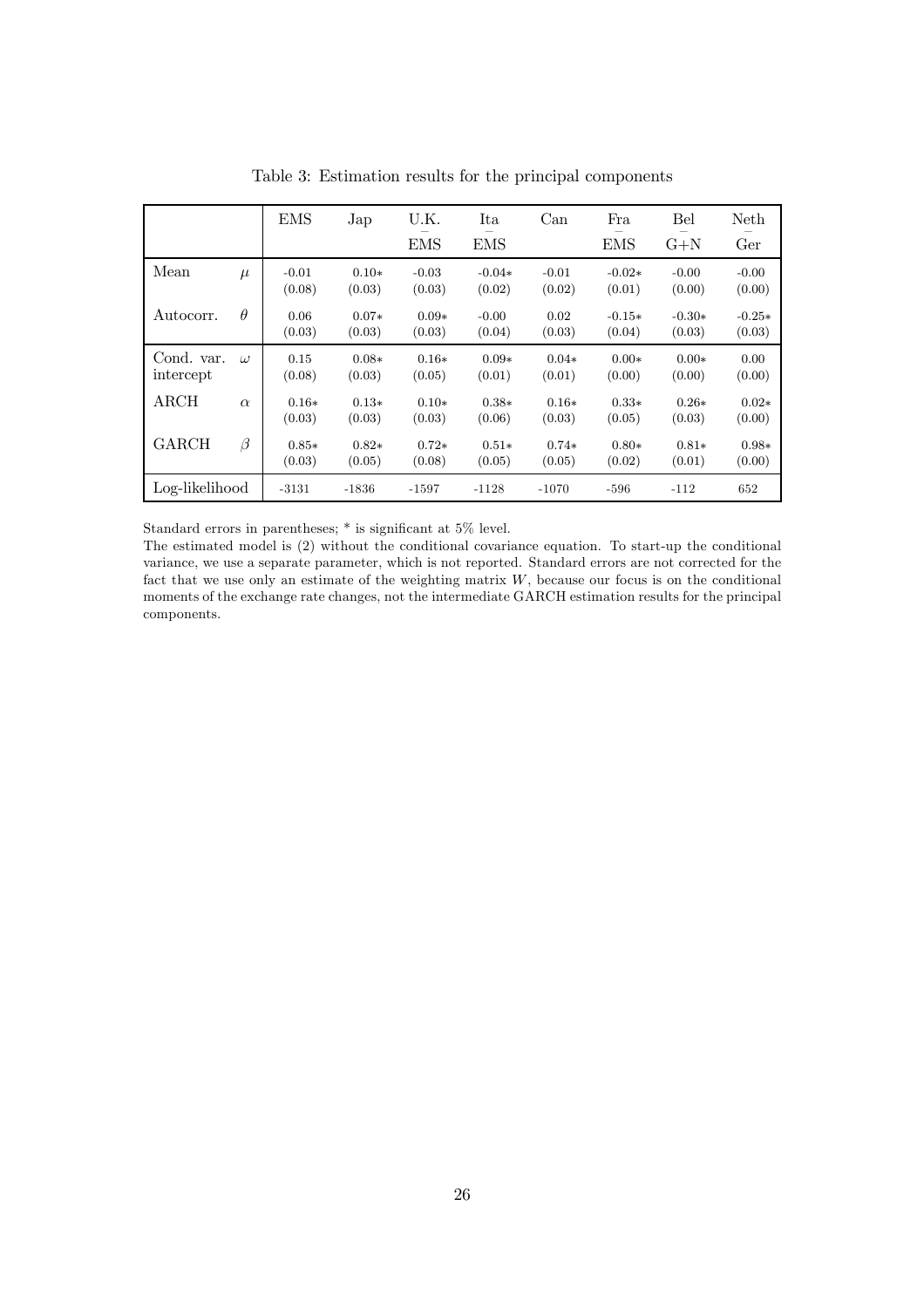|                                                                           | $i=1$    | $i=2$  | $i=3$   | $i = 4$ | $i=5$  | $i=6$   | $i=7$   | $i=8$   |
|---------------------------------------------------------------------------|----------|--------|---------|---------|--------|---------|---------|---------|
| Autocorr. $\hat{\eta}_{it}$ : $\rho_1$                                    | $0.06*$  | 0.02   | $-0.04$ | 0.05    | 0.00   | $-0.00$ | $-0.02$ | $-0.04$ |
|                                                                           | (0.03)   | (0.03) | (0.03)  | (0.03)  | (0.03) | (0.03)  | (0.03)  | (0.03)  |
| Autocorr. $\hat{\eta}_{it}$ : $Q_{10}$                                    | 19.83    | 9.16   | 10.69   | 5.42    | 8.29   | 18.19   | 13.33   | 17.24   |
|                                                                           | [0.03]   | [0.52] | [0.38]  | [0.86]  | [0.60] | [0.05]  | [0.21]  | 0.07    |
| Autocorr. $\hat{\eta}_{it}^2$ : $\rho_1^s$                                | 0.01     | 0.02   | $-0.00$ | 0.03    | 0.01   | $0.06*$ | $0.14*$ | 0.03    |
|                                                                           | (0.03)   | (0.03) | (0.03)  | (0.03)  | (0.03) | (0.03)  | (0.03)  | (0.03)  |
| Autocorr. $\hat{\eta}_{it}^2$ : $Q_{10}^s$                                | 11.65    | 4.05   | 1.37    | 2.88    | 6.52   | 13.04   | 26.81   | 3.71    |
|                                                                           | [0.31]   | [0.95] | [0.99]  | [0.98]  | [0.77] | [0.22]  | [0.00]  | [0.96]  |
| Autocorr. $\hat{\eta}_{it} \cdot \hat{\eta}_{jt}$ : $\overline{\rho_1^c}$ | 0.03     | 0.03   | 0.02    | 0.02    | 0.02   | 0.01    | 0.03    | $-0.01$ |
|                                                                           | (0.03)   | (0.03) | (0.03)  | (0.03)  | (0.03) | (0.03)  | (0.03)  | (0.03)  |
| Autocorr. $\hat{\eta}_{it} \cdot \hat{\eta}_{jt}$ : $\overline{Q_{10}^c}$ | 17.00    | 10.67  | 6.09    | 7.77    | 9.84   | 11.06   | 7.41    | 14.91   |
|                                                                           | [0.07]   | [0.38] | [0.81]  | [0.65]  | [0.45] | [0.35]  | [0.69]  | 0.14    |
| Zero conditional                                                          | $10.77*$ | 2.76   | 3.07    | 4.26    | 7.05   | 3.64    | 5.65    | 4.94    |
| correlation                                                               | [0.01]   | [0.43] | [0.38]  | [0.23]  | [0.07] | [0.30]  | [0.13]  | 0.18    |

Table 4: Diagnostic statistics for normalized residuals

Standard errors in parentheses and p-values in square brackets; \* is significant at 5% level.<br>The vector of normalized residuals is  $\hat{\eta}_t = \hat{V}_{t-1} \{\varepsilon_t\}^{-1/2} \cdot \hat{\varepsilon}_t$ , where  $\hat{V}_{t-1} \{\varepsilon_t\}^{-1/2}$  is the inverse triangular Cholesky decomposition of  $\hat{V}_{t-1}\{\varepsilon_t\}$  and  $\varepsilon_t$  is the exchange rate innovation  $s_t - E_{t-1}\{s_t\}$ . Hence,  $\hat{\eta}_{it}$  is a linear combination of  $\hat{\varepsilon}_{1t}$ ,  $...\hat{\varepsilon}_{it}$ , so that, in contrast to  $\hat{\varepsilon}_{it}$ ,  $\hat{\eta}_{it}$  does not directly correspond to one country.

All autocorrelation statistics have been defined below table 1, although the standard error of  $\rho_1$  and the value of  $Q_{10}$  are no longer corrected for heteroskedasticity.

The test for zero conditional correlation between  $\hat{\eta}_{it}$  and the other seven  $\hat{\eta}_{it}$  is similar to the constant correlation test of table 1. However, now we also test for a zero intercept in the regressions involved. Hence, the critical value is based on a  $\chi^2$  instead of  $\chi^2$  distribution.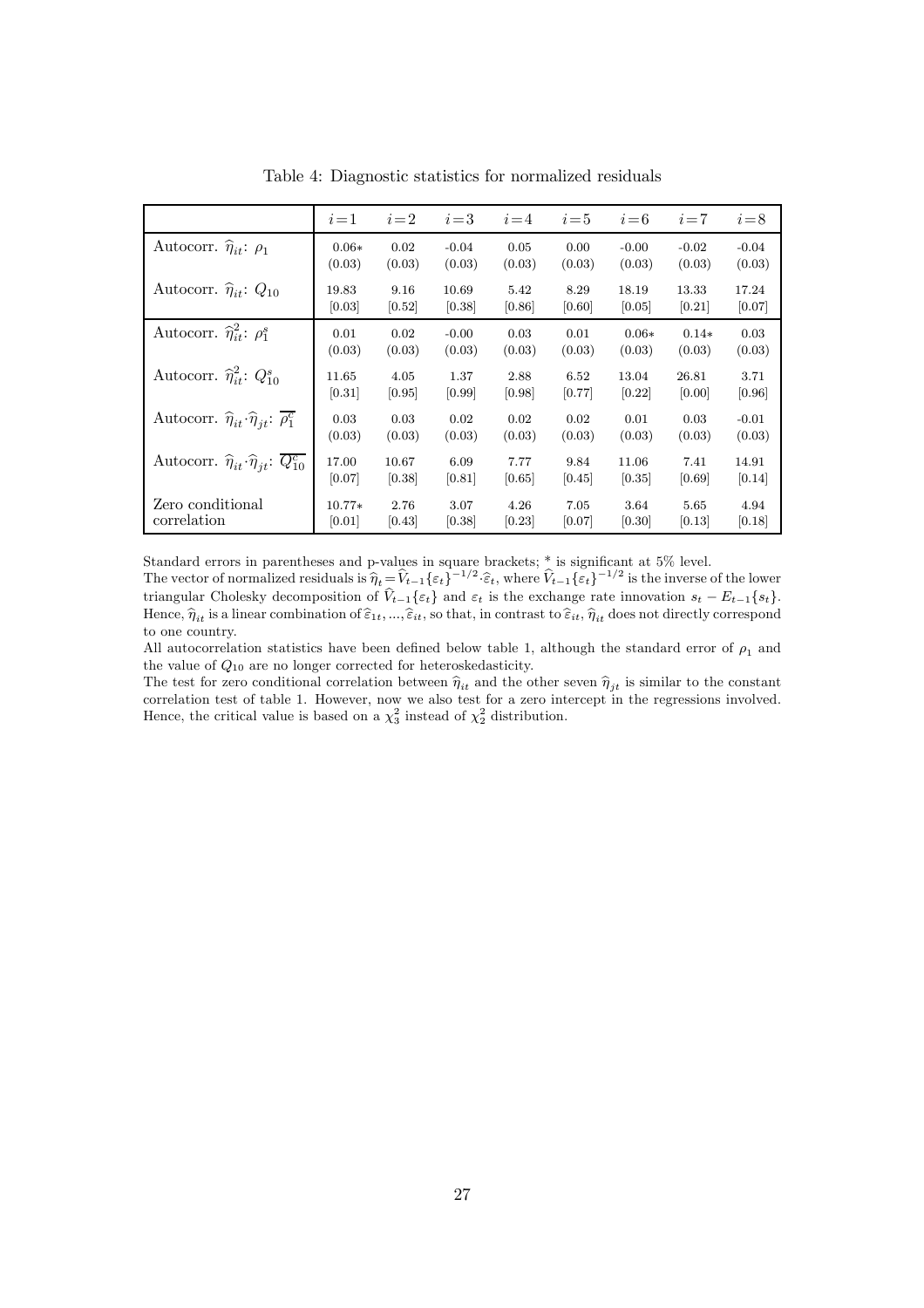| Model              | TOTAL FIT  |                |           |           | VARIANCE FIT | CORREL FIT     |                |
|--------------------|------------|----------------|-----------|-----------|--------------|----------------|----------------|
|                    | $log-lik.$ | change         | $_{LR}$   | log-lik.  | change       | $log-lik.$     | change         |
| Univar. GARCH      | $-15,864$  | $\overline{0}$ |           | $-15,864$ | $\mathbf{0}$ | $\overline{0}$ | $\overline{0}$ |
| Const. cond. corr. | $-10,624$  | 5420           | $10,840*$ | $-15,864$ | $\Omega$     | 5240           | 5240           |
| 1-factor GARCH     | $-10,315$  | 309            |           | $-16,078$ | $-214$       | 5763           | 523            |
| 2-factor GARCH     | $-10,248$  | 67             | $134*$    | $-16,037$ | 41           | 5789           | 67             |
| 3-factor GARCH     | $-10, 145$ | 103            | $206*$    | $-16,013$ | 24           | 5867           | 103            |
| 4-factor GARCH     | $-9,836$   | 309            | $618*$    | $-15,958$ | 55           | 6122           | 309            |
| 5-factor GARCH     | $-9,796$   | 40             | $80*$     | $-15,916$ | 42           | 6120           | 40             |
| 6-factor GARCH     | $-9,579$   | 217            | $434*$    | $-15,937$ | $-19$        | 6358           | 217            |
| 7-factor GARCH     | $-9,237$   | 342            | 684*      | $-15,936$ | $\mathbf{1}$ | 6699           | 342            |
| Our model          | $-8,817$   | 420            | $840*$    | $-15,935$ | $\mathbf{1}$ | 7118           | 420            |

Table 5: Quality of various multivariate GARCH models

A  $*$  denotes significance at the 5% level.

The quality measure we use is the log-likelihood based on a normally distributed vector of exchange rate changes with conditional mean and variance as estimated by the different models. In the "total fit" column, the full estimated conditional variance matrix is used to compute this log-likelihood. For the "variance fit" column, the conditional correlations have been substituted by zero. The "correlation" fit" column is the difference between the "total fit" and "variance fit" columns.

The "total fit" column also contains the likelihood ratio (LR) for the model against the previous one, if the model includes the previous one as a special case.

ìUnivar. GARCHî is the model that imposes diagonality of the conditional variance matrix, so that the moments can be estimated by eight univariate GARCH procedures.

ìConst. cond. corr.î denotes the Bollerslev (1990) model with constant conditional correlations. It is estimated in two steps. First, we estimate eight univariate GARCH models, and then we derive the conditional correlation estimates.

For the K-factor GARCH models, the conditional mean and variance follow from the multivariate second estimation step (see section 3.2 and footnote 1). For parsimony, we assume that the covariance matrix of the exchange rate specific changes  $v_t$  in (6),  $V{v_t}$  is diagonal, as in Diebold and Nerlove (1989).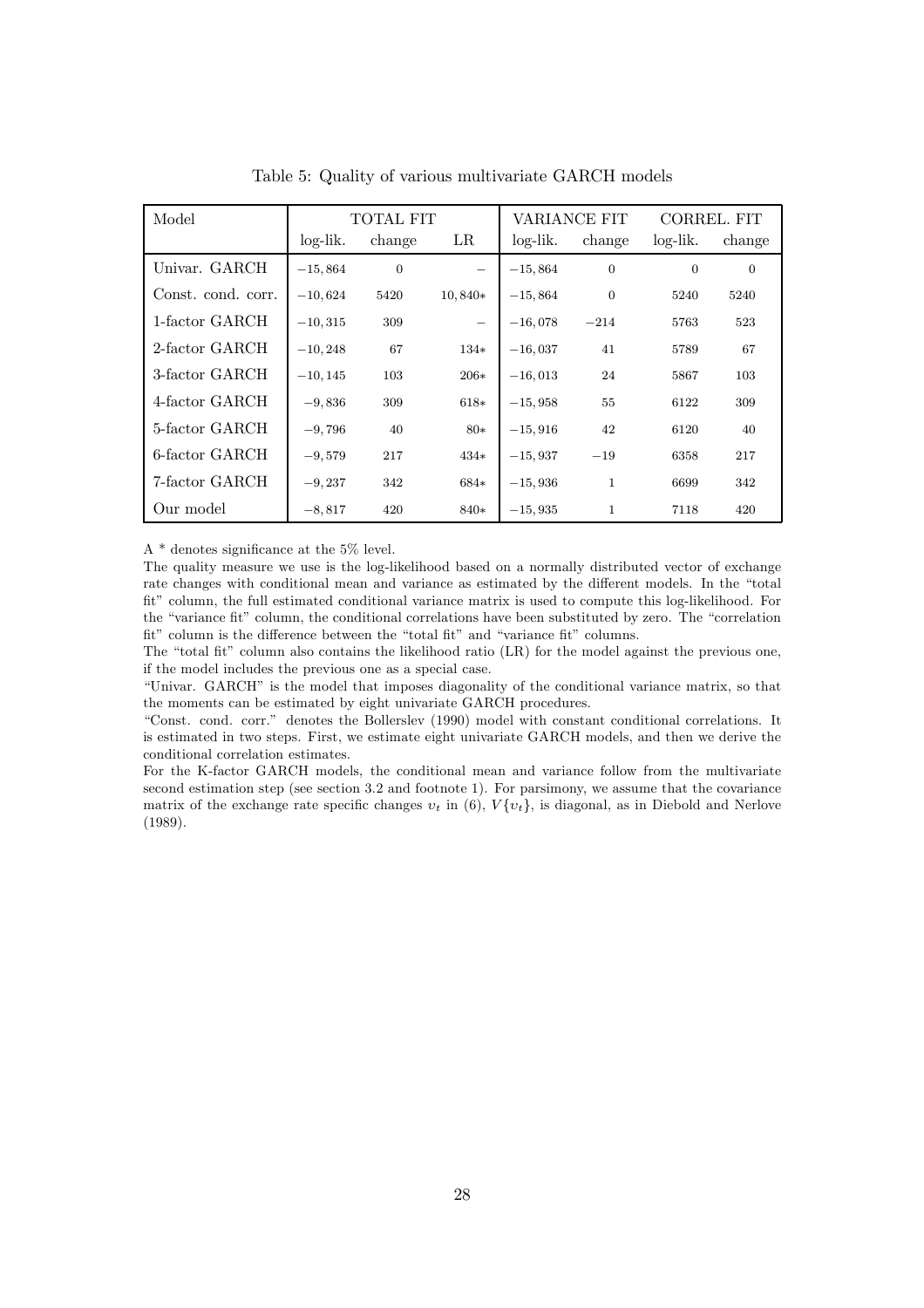Canada versus Germany and Japan



versus Italy, the Netherlands and the U.K. Germany



Japan versus Canada and Germany



Figure 1: Smoothed estimated conditional correlations between dollar exchange rates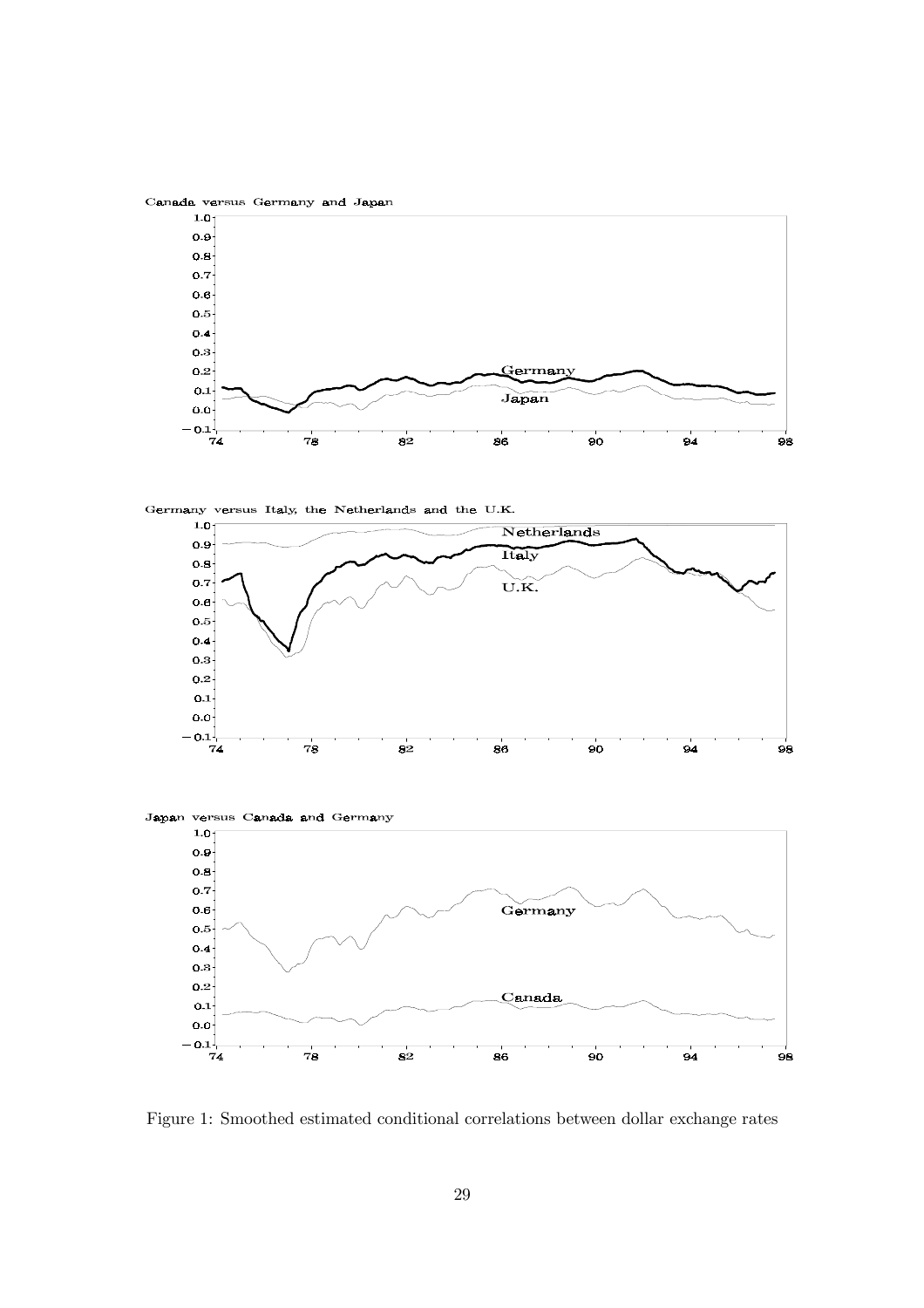

Figure 2: Effect of Can principal component on the estimated conditional variance of Canada